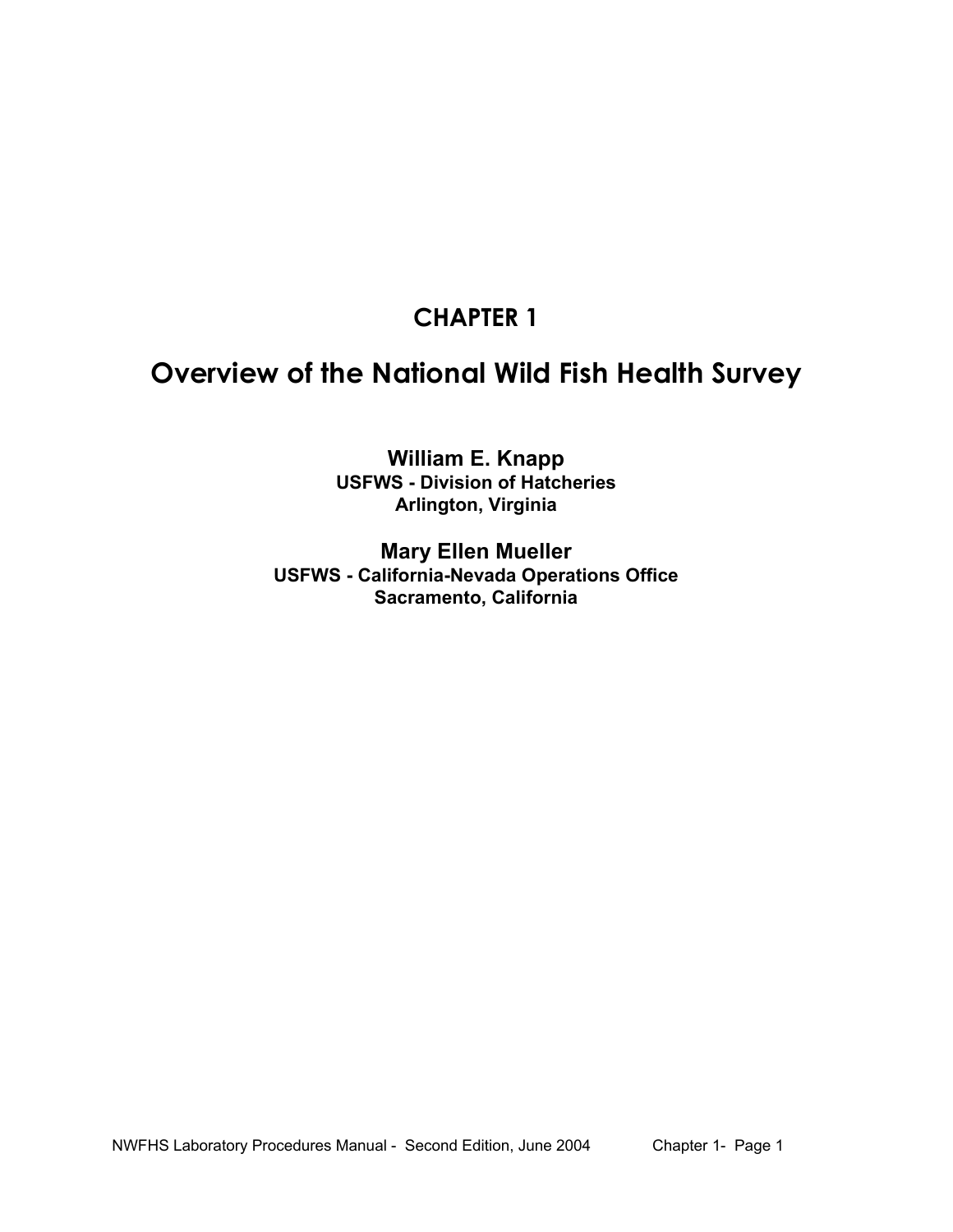### **Background**

The Fish and Wildlife Service requested and received a \$1 million annual increase in appropriations for fish disease work. Six hundred thousand dollars was used to initiate a *National Wild Fish Health Survey* (Survey) under the leadership of Service Regional Fish Health Centers (Centers), and in cooperation with stakeholders such as states, Tribes, and the aquaculture industry. This project incorporates standardized diagnostic and data management methods to ensure national comparability, identifies target pathogens, fish species, and habitats for survey, and is developing a systematic and interagency approach to fish health management of important watersheds.

Because initial funds were limited, every effort was made to collaborate with those collecting fish for other purposes with the aim of maximizing efforts in pathogen and parasite analysis rather than sample collection. In addition, a National Wild Fish Health Survey Database (Database) has been established to receive data from the Survey. The Database is accessible electronically via the Internet at www.wildfishsurvey.fws.gov

In November, 1996 a group composed of fish health biologists from each of the Service's nine Regions, state fishery managers from Oregon and Alaska, researchers in fish disease from the University of California-Davis, the Leetown Science Center and Western Fisheries Research Center (USGS), and a representative from the private aquaculture industry met in Denver, CO to develop an implementation plan for the Survey. The initial document (1997 Protocols & Procedures) provided a framework and procedures for implementation of the Survey as developed by this group. Given this was the first endeavor of its kind, this group recognizes that this plan would change as new information arose. In the first year of implementation, as the document was widely distributed, we received many comments and suggestions for revisions. The *NWFHS Laboratory Procedures* Manual (Manual) was further developed in 1998-1999 by contributions from fish health biologists across the country to provide a comprehensive Manual that includes optimum detection methods and standardized protocols for all aspects of the Survey. This Manual is meant to be dynamic and adaptive to best meet the needs and intent of the project. We expect to incorporate comments and suggestions received through yearly revisions of the document.

## **Acknowledgements**

Many individuals have contributed to the Survey throughout its development and implementation. William E. Knapp and Mary Ellen Mueller, of the Division of National Fish Hatcheries, were catalysts for the conceptual development and funding initiatives that brought this Survey to light. Many other researchers made significant contributions to the procedures and protocols developed over the first and second years. We would like to especially thank Dr. Jim Winton of the Western Fisheries Research Center (USGS) in Seattle, and Dr. Ron Hedrick and Dr. Karl Andree of University of California, Davis. These researchers offered immeasurable help in transferring technical capabilities to Fish Health Centers through hands-on training and workshops.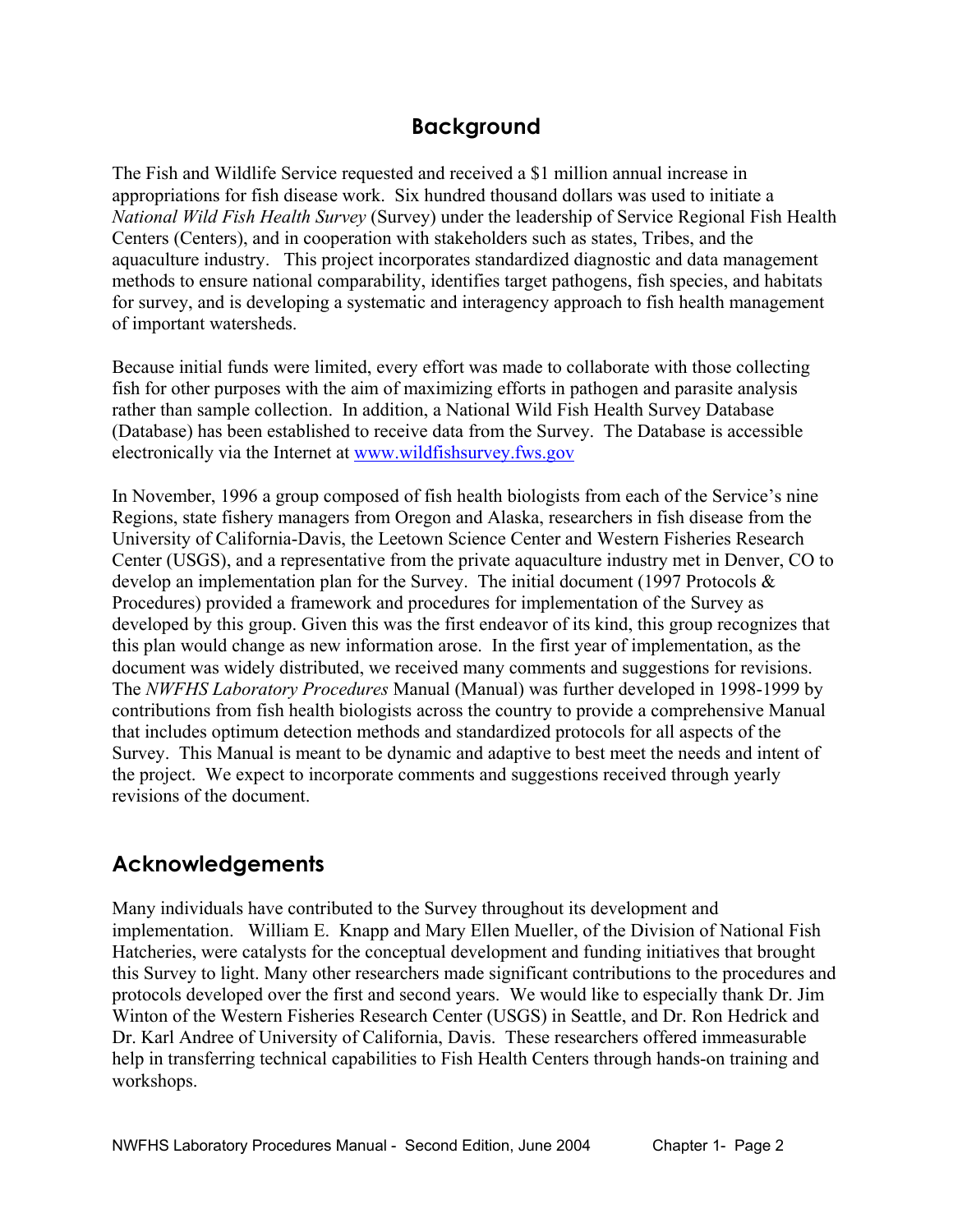In developing this Manual, the Service would like to recognize and thank Dr. Theodore Meyers who graciously offered the Alaska Fish Pathology Section Laboratory Manual as a template for our protocols, as well as support through technical and editorial review of this Manual.

Many fish health biologists from the nine regional Fish Health Centers developed and contributed individual chapters for the sampling methods and laboratory assays described in the initial version of the Manual (Version 1.0 – June 2001). The following individuals made significant contributions to the sections listed:

| Patricia Barbash<br>Lamar Fish Health Unit            | Renibacterium salmoninarum PCR<br>Non-Lethal Methodology                                    |  |
|-------------------------------------------------------|---------------------------------------------------------------------------------------------|--|
| Ray Brunson<br>Olympia Fish Health Center             | Virology                                                                                    |  |
| Norm P. Heil<br>Warm Springs Fish Health Center       | Sample Collection and Submission                                                            |  |
| Becky Lasee<br>LaCrosse Fish Health Center            | Sample Receipt and Laboratory Tracking<br>Parasitology & Internal Review                    |  |
| Terrence Ott<br>LaCrosse Fish Health Center           | <b>Tissue Culture</b>                                                                       |  |
| <b>Kenneth Peters</b><br>Bozeman Fish Health Center   | Ceratomyxa shasta PCR                                                                       |  |
| Kimberly True<br>California-Nevada Fish Health Center | Editor (2001, 2004)<br>ELISA, Parasitology, Bacteriology<br>Manual Revision Committee Chair |  |

Manual revisions will occur annually, or as needed to address the changing body of scientific knowledge and to incorporate new methodologies for emerging pathogens. The procedures for annual revisions of the Manual are described in Chapter 15, Procedure for Revisions to the National Wild Fish Health Survey Laboratory Procedures Manual.

Appendix 15.A and 15.B in Chapter 15 lists current Manual Revision Committee Members and Associate Editors for prior editions.

### **Purpose**

The purpose of the National Wild Fish Health Survey is to determine the distribution of specific pathogens in wild fish populations.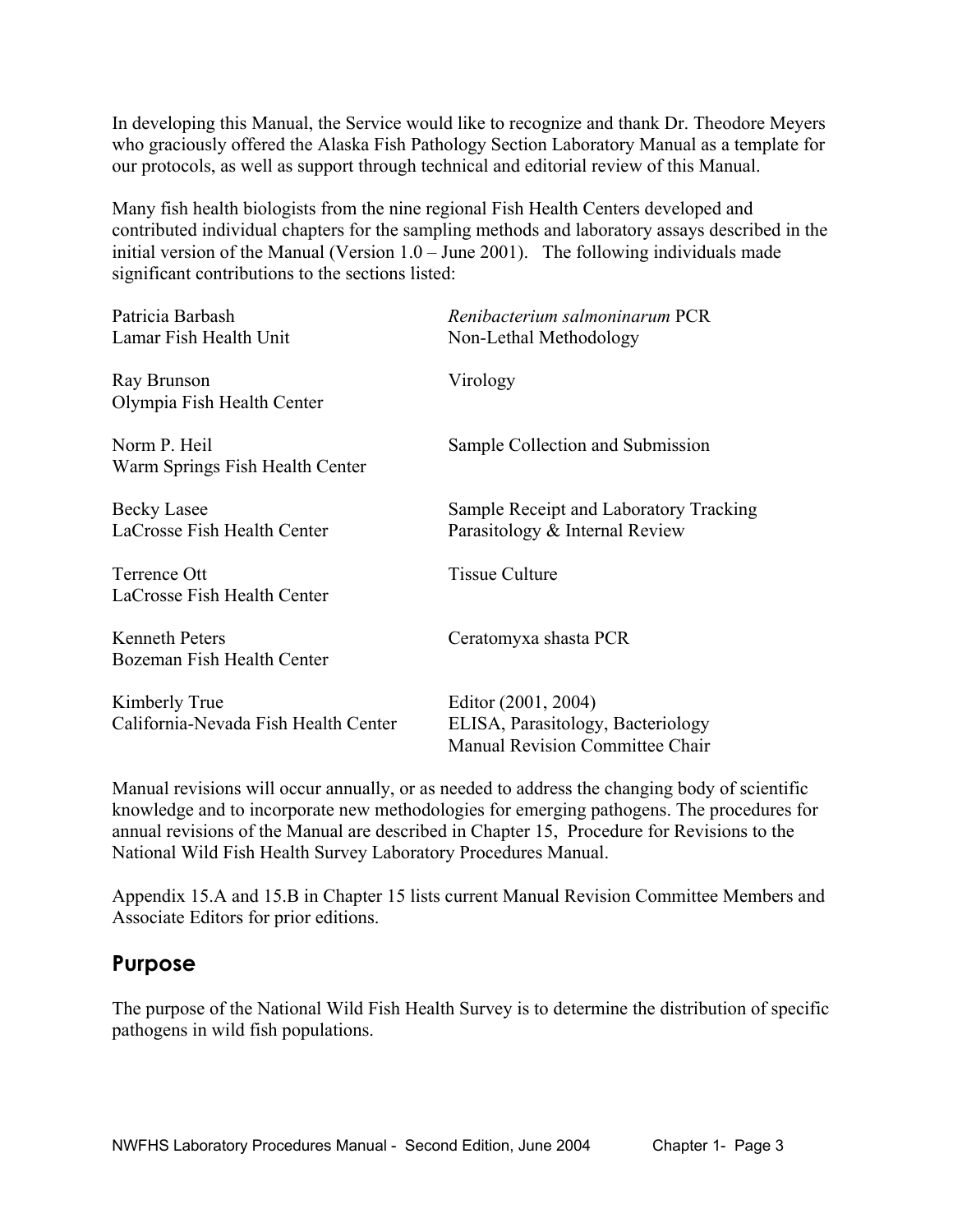### **Justification**

Knowledge of the distribution of pathogens in wild fish will contribute to:

- Protect threatened or endangered species;
- Provide more options for better fish management;
- Provide a cohesive national perspective for better fish health management; and
- Develop standardized fish health and fish transport regulations that are scientifically defensible.

#### **Why a National Wild Fish Health Survey?**

- The discovery that whirling disease was decimating wild trout in the intermountain west focused the Nation's attention on the fact that very little is known about diseases among wild fish.
- The most important weapon needed to control or prevent fish diseases is knowledge. Currently, there is very little information about the relationship between presence of the pathogen in wild fish and its likelihood of producing disease in either wild or hatchery reared fish.
- Valuable stocks of fish are at risk because of our lack of knowledge about the distribution of pathogens and parasites in wild fish.
- A standardized approach is necessary to allow for comparisons from state to state or watershed to watershed to help identify why a pathogen or parasite in one area has negative impacts on certain fish stocks while not in others.
- Scientific information is needed to provide a biological basis for management decisions regarding stocking and fish transport activities.

## **Partnerships**

The success of the Survey depends on establishing productive partnerships. Within the Fish and Wildlife Service, fish health biologists involved in the Survey work closely with other fishery biologists in the Fisheries, Ecological Services, and International Affairs programs. This ensures cohesiveness between the Survey and related aquatic activities, such as those involving environmental contaminants, endangered species, refuges and aquaculture. It also adds a valuable fish health dimension to those activities.

Partnerships will continue to be formed with other organizations active in fish health, fishery biology and fishery management. Included are other Federal agencies, State and Tribal agencies, conservation and professional organizations, universities and foreign nations. Care has been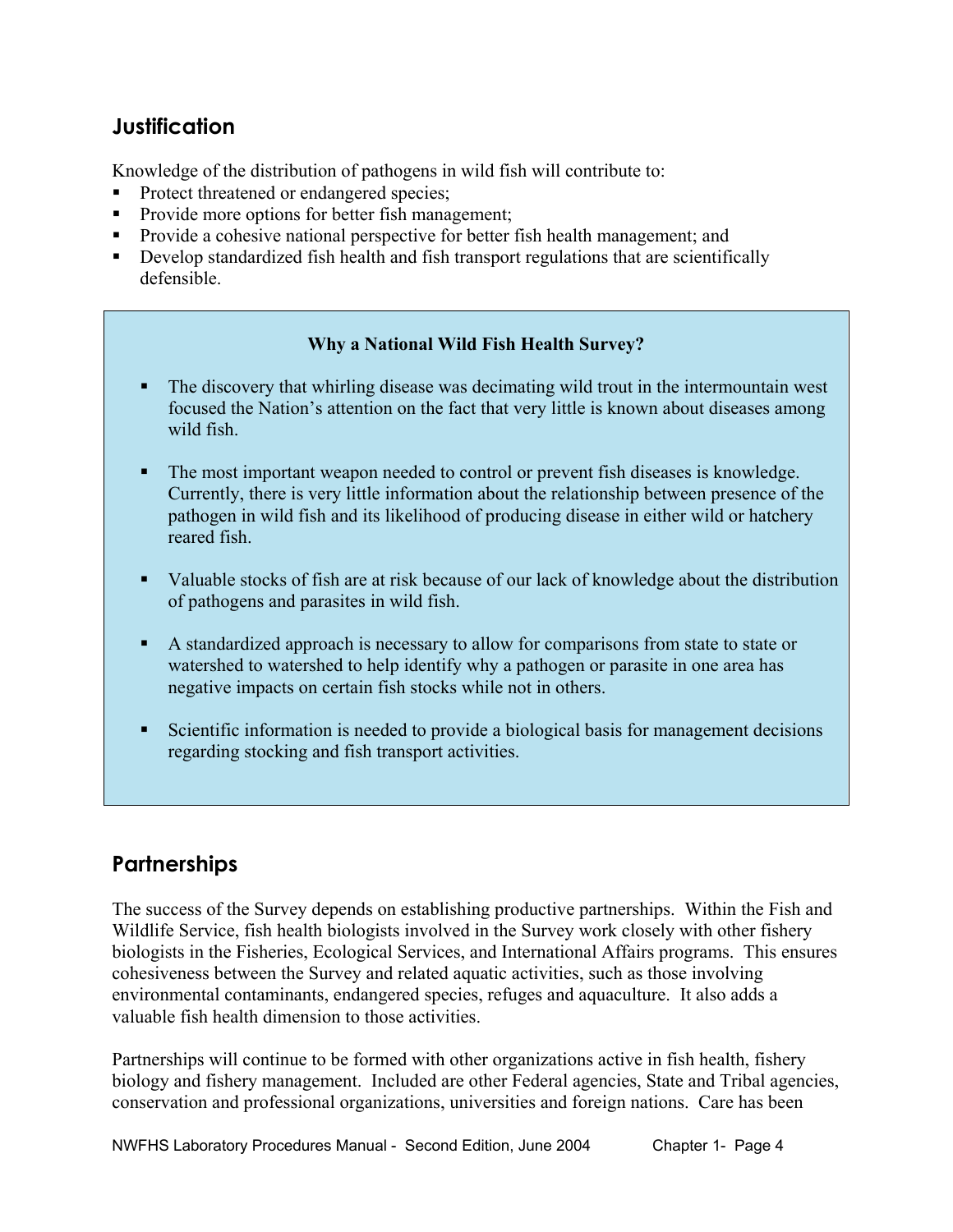taken to identify and include partners early in designing and planning the Survey. Priority has been placed on adopting an overall approach that is broadly inclusive and one that is flexible in attracting and accommodating a variety of different kinds of partners.

Partnerships are based on common interests, responsibilities and activities. Some partners, like Federal, Tribal, and State fishery managers have been involved in several ways. Some provide fish taken from areas identified as high priority sampling areas. Others have provided funds to expand the Survey to areas that otherwise might not be targeted. Still others may not have participated in the Survey itself, but may have benefited from the data generated, or may have voiced their support for the Survey at critical times when national priorities and budgets were being established.

As more and more people and organizations become aware of the Survey and benefit from it, interests in forming partnerships will grow. Initially, the Service has focused on reaching four primary constituencies:

- Other Federal agencies with fishery management responsibilities either on their lands or through cooperative management arrangements;
- States and Tribes;
- **Conservation and professional organizations; and**
- Universities and other research institutions.

During the first year, FY1997, attention was focused on planning and designing a scientifically sound survey that could provide additional fishery management capabilities in both the public and private sector. Survey design was coordinated carefully with representatives of each of the four primary constituencies to ensure its utility and attractiveness. As the Survey became operational and sampling began toward the later half of FY 1997, the Service broadened its efforts to increase understanding and awareness of the Survey and establish partnerships. Awareness of the Survey will be expanded by presentations made at professional and industry meetings, articles in professional and trade journals, and by communications and interactions among professionals engaged in private and public fishery management.

The Survey will always benefit from new partnerships and, in turn, will be shaped and directed by those partnerships. The Service will be challenged to maintain a flexible outlook in order to be responsive to diverse group of partners and at the same time guide the Survey in the direction intended by Congress.

### **Fish of Primary Interest**

The initial focus of the Survey has been on the following fish: trout, salmon, paddlefish, perch, sturgeon, suckers, sunfish, herring, catfish, bass, carp and minnows. Numerous species have been added to the Survey since it's inception to address partner interest and regional concern regarding fish diseases.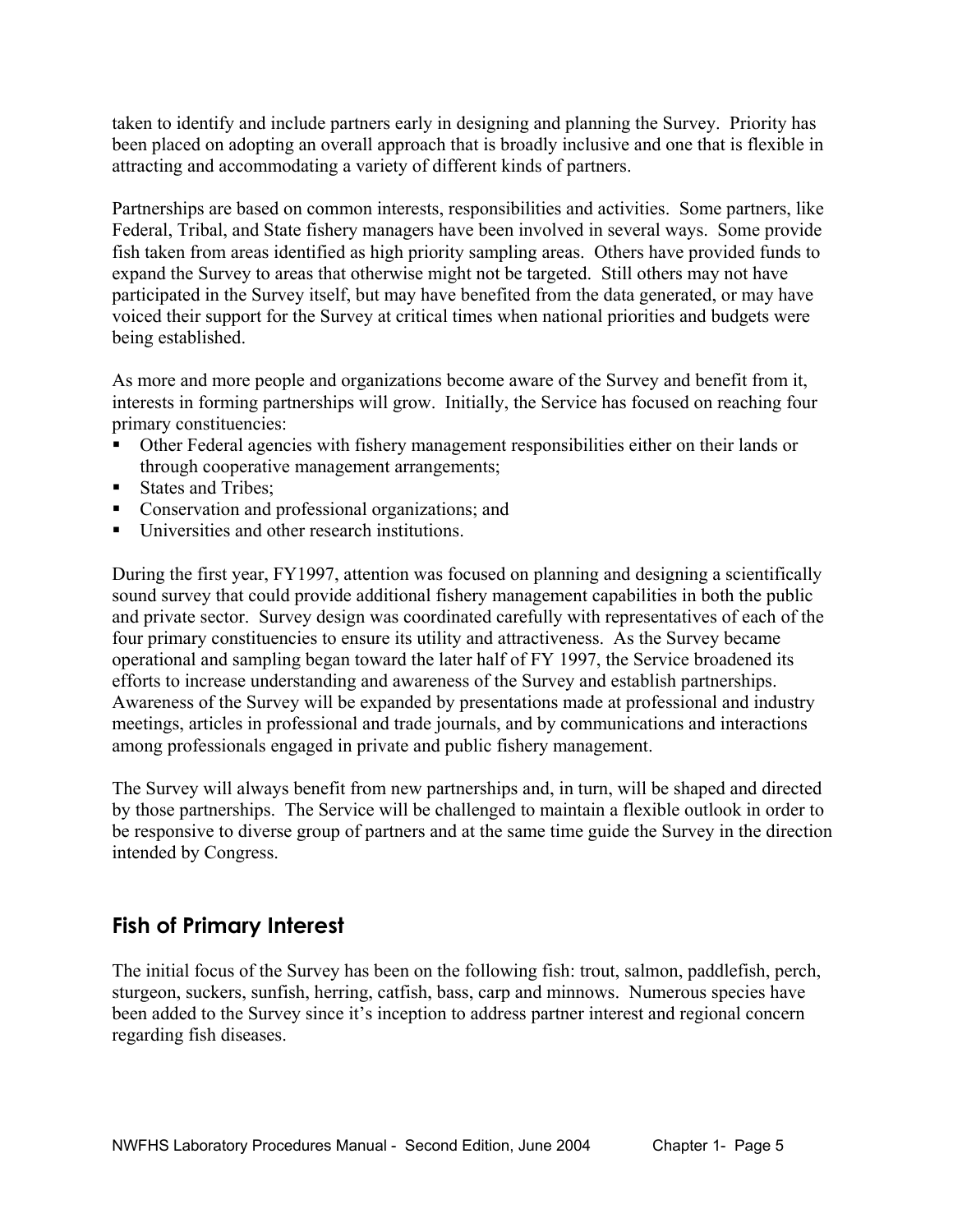### **Target Pathogens**

Each fish is evaluated for target pathogens and parasites that are known to infect that particular species. In addition, the standard methods used in the Survey will detect the major salmonid fish pathogens should they exist in other species. Refer to Appendix A – Glossary of Terms for terms and pathogen abbreviations. The following list includes bacterial, viral, and parasitic pathogens of interest, and their abbreviation.

**Viruses** include:

Infectious Hematopoietic Necrosis Virus (IHNV) Infectious Pancreatic Necrosis Virus (IPNV) Viral Hemorrhagic Septicemia Virus (VHSV) *Oncorhynchus Masou* Virus (OMV) Largemouth Bass Virus (LMBV)

#### **Bacterial pathogens** include:

*Aeromonas salmonicida* (AS), Furunculosis *Edwardsiella ictaluri* (ESC), Enteric Septicemia *Renibacterium salmoninarum* (RS), Bacterial Kidney Disease *Yersinia ruckeri* (YR), Enteric Redmouth

**Parasites** include: *Myxobolus cerebralis* (WD), Whirling Disease

## **Pathogens of Regional Importance (PRI)**

In addition to the pathogens and parasites listed above, the Service's Fish Health Centers have identified several Pathogens of Regional Importance (PRI) for which additional diagnostic procedures may be conducted as part of the Survey. These parasites and pathogens are included in laboratory protocols when either fish health professionals or fishery managers identify them as a potential risk to fish health in a watershed or ecosystem. PRI include the following:

Viruses: Infectious Salmon Anemia Virus (ISAV) White Sturgeon Iridovirus (WSIV) White Sturgeon Herpesvirus (WSHV2) Spring Viremia of Carp Virus (SVCV)

Bacteria: *Flavobacterium columnare Flavobacterium psychrophilum Citrobacter freundii Edwardsiella tarda*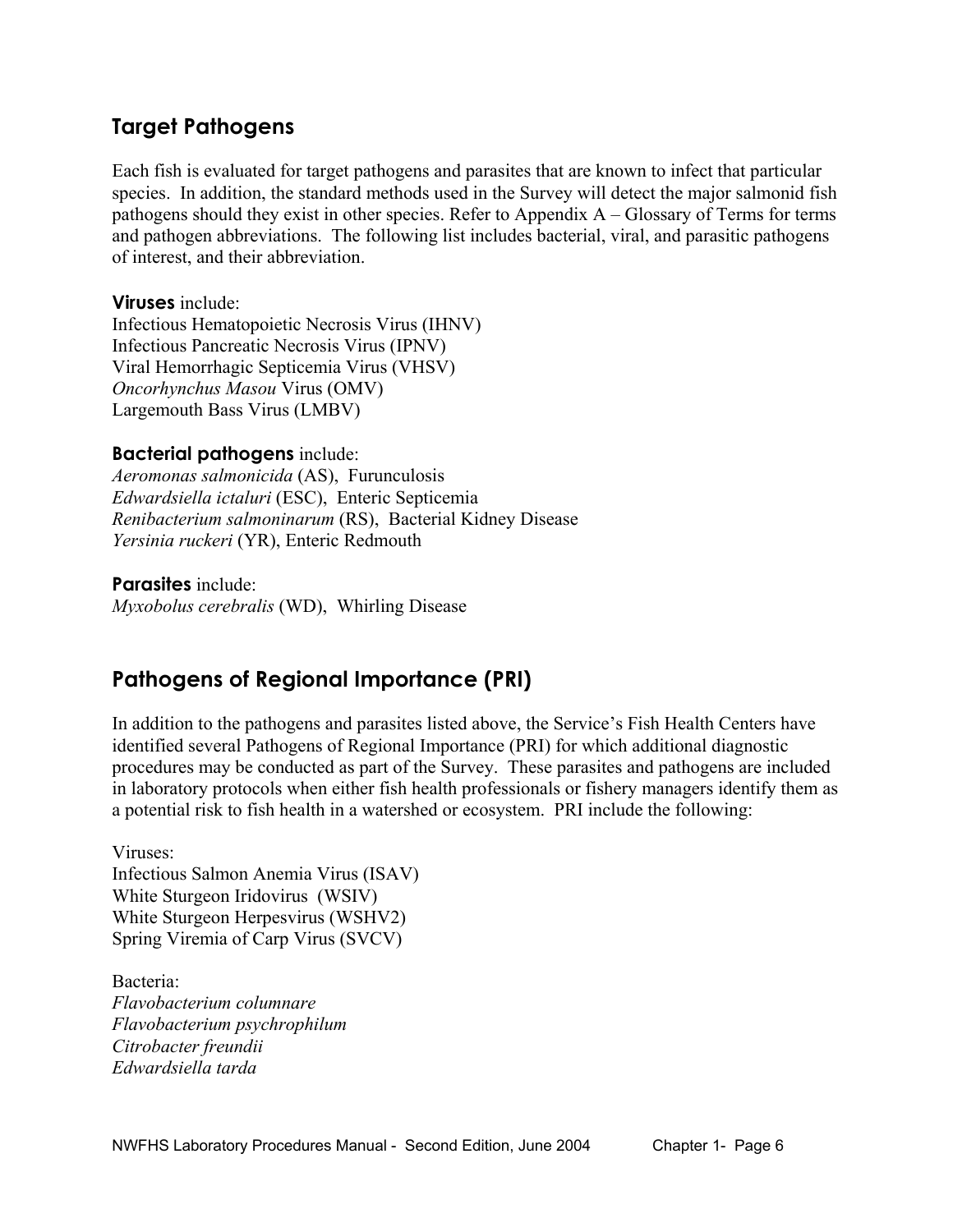Parasites:

*Ceratomyxa shasta* (salmonid ceratomyxosis)

*Bothriocephalus acheilognathi* (Asian tapeworm)

The following table lists primary fish pathogens that are targeted by the Survey and may be associated with specific fish families. Pathogens of Regional Importance are denoted with (PRI).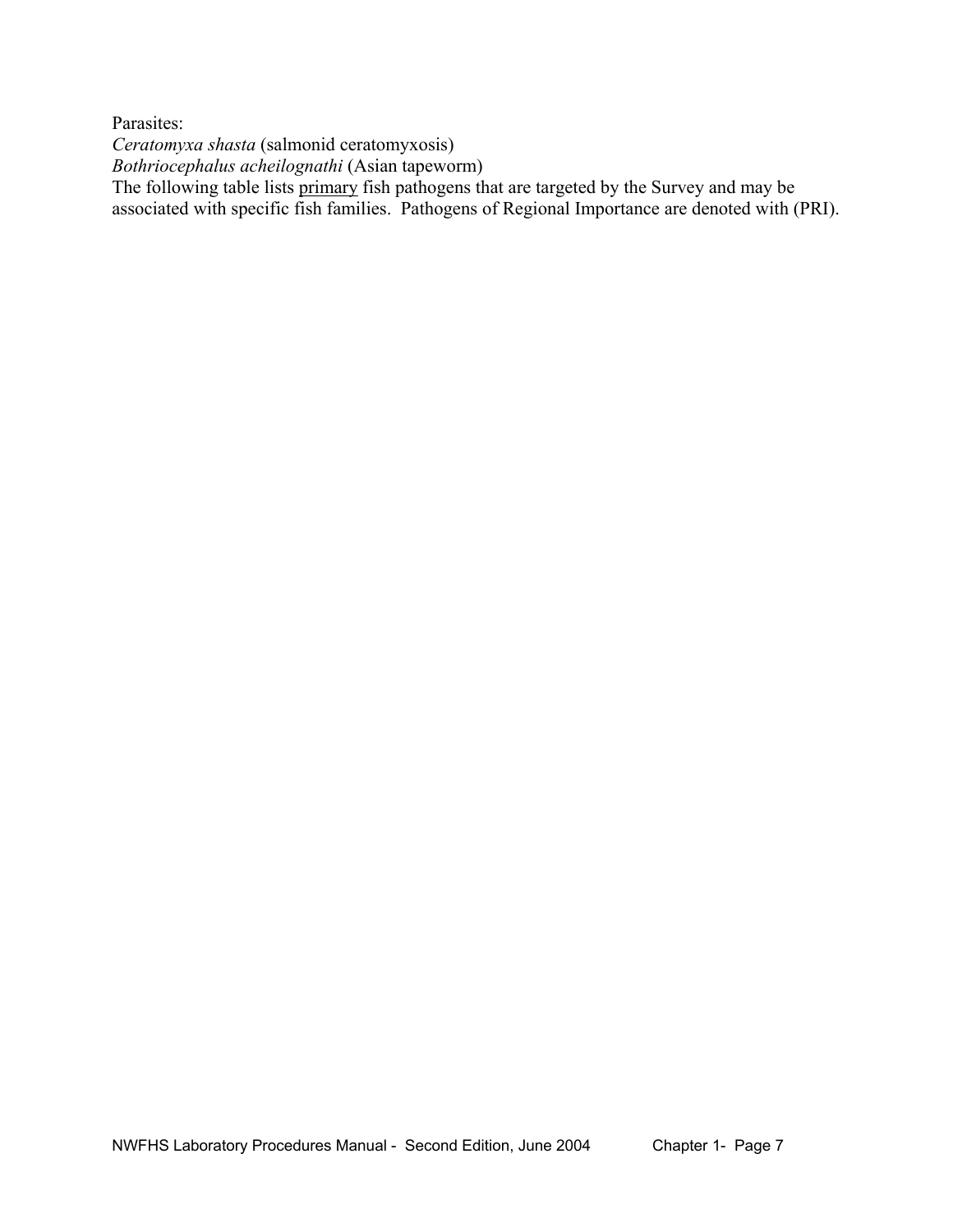| Family                               | <b>Bacterial Pathogens</b>                                     | <b>Viral Pathogens</b>                                                       | <b>Parasites</b>                 |
|--------------------------------------|----------------------------------------------------------------|------------------------------------------------------------------------------|----------------------------------|
| Acipenseridae<br>(Sturgeon)          | A. salmonicida<br>E. ictaluri<br>Y. ruckeri                    | <b>IPNV</b><br>WSIV (PRI)<br>WSHV2 (PRI)                                     |                                  |
| Catostomidae<br>(Suckers)            | A. salmonicida<br>E. ictaluri<br>R. salmoninarum<br>Y. ruckeri | <b>IPNV</b>                                                                  |                                  |
| Centrarchidae<br>(Sunfishes)         | A. salmonicida<br>E. ictaluri<br>R. salmoninarum<br>Y. ruckeri | <b>IPNV</b><br><b>LMBV</b>                                                   |                                  |
| Clupeidae<br>(Herring)               | A. salmonicida<br>E. ictaluri<br>R. salmoninarum<br>Y. ruckeri | <b>IPNV</b><br><b>VHSV</b>                                                   |                                  |
| Cyprinidae<br>(Minnows/Carp)         | A. salmonicida<br>E. ictaluri<br>R. salmoninarum<br>Y. ruckeri | <b>IPNV</b><br><b>SVCV (PRI)</b>                                             | B. acheilognathi (PRI)           |
| Ictaluridae<br>(Catfish)             | A. salmonicida<br>E. ictaluri<br>R. salmoninarum<br>Y. ruckeri | <b>IPNV</b>                                                                  |                                  |
| Percichthyidae<br>(Temperate Basses) | A. salmonicida<br>E. ictaluri<br>R. salmoninarum<br>Y. ruckeri | <b>IPNV</b>                                                                  |                                  |
| Percidae<br>(Perch)                  | A. salmonicida<br>E. ictaluri<br>R salmoninarum<br>Y. ruckeri  | <b>IPNV</b>                                                                  |                                  |
| Polyodontidae<br>(Paddlefish)        | A. salmonicida<br>E. ictaluri<br>Y. ruckeri                    | <b>IPNV</b><br>WSHV-2                                                        |                                  |
| Salmonidae<br>(Trout/Salmon)         | A. salmonicida<br>E. ictaluri<br>R. salmoninarum<br>Y. ruckeri | <b>ISAV (PRI)</b><br><b>IHNV</b><br><b>IPNV</b><br><b>OMV</b><br><b>VHSV</b> | M. cerebralis<br>C. shasta (PRI) |

### **Table 1 - FISH FAMILY AND TARGET PATHOGENS\***

**\* Targeted pathogens may not be found in all families.**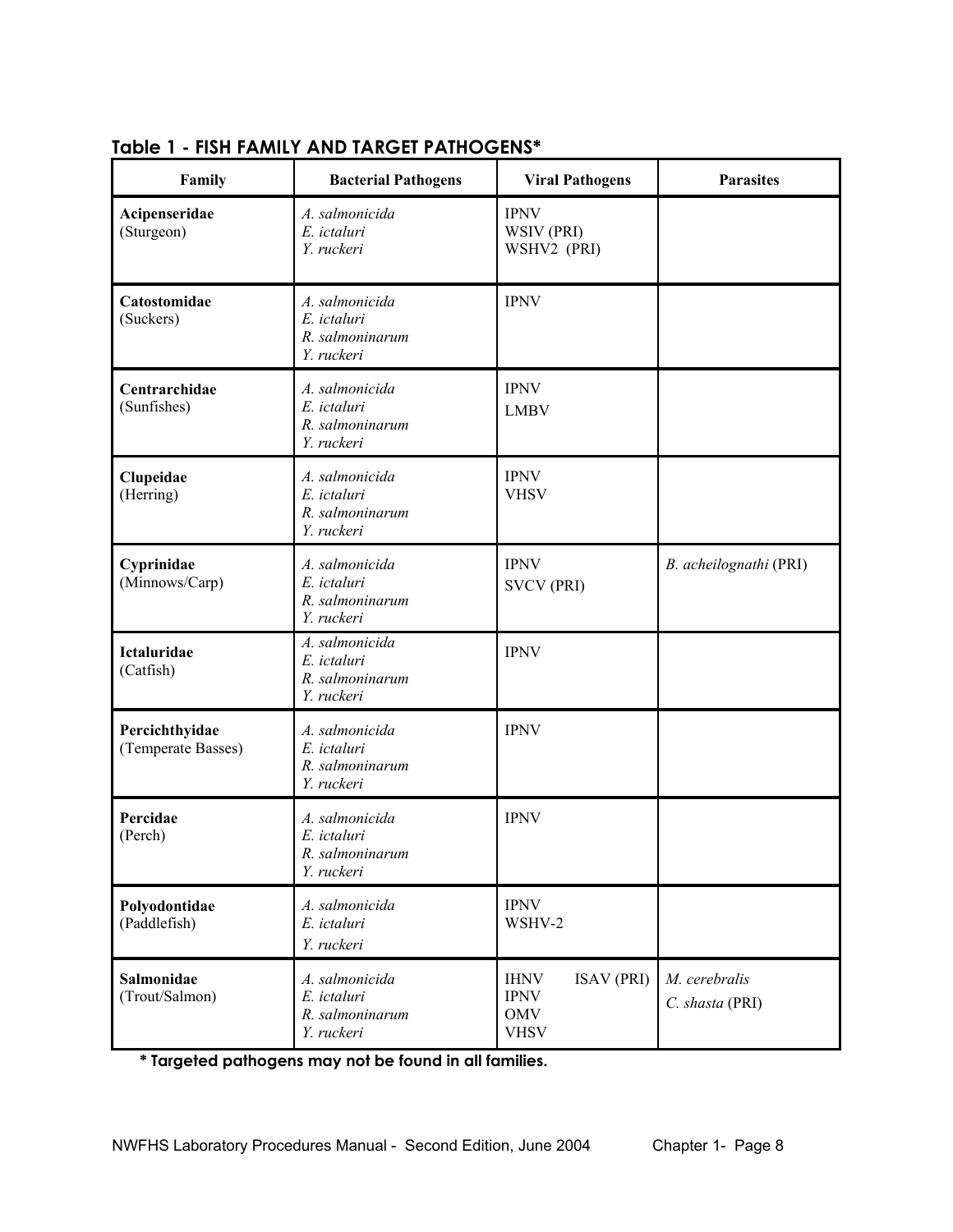# **Priority Selection Criteria for Determining Areas of Focus**

Available resources are not sufficient to accommodate all requests to sample specific waters. Therefore, certain ranking criteria will be applied to determine which areas to sample:

- presence of pure wild (unmanipulated) stock of fish;
- geographical area or species of concern to our State and Tribal partners
- **Exercise 1** geographical area that has never been sampled for fish diseases;
- species of special management concern (high concern e.g., threatened or endangered species);
- study area of special management concern (high concern e.g., recovery project or suspected disease);
- sampling site is Federally managed;
- historical data available from site (population, biodiversity, water quality, etc.);
- area is a broodstock or egg collection site;
- other relevant data is being collected that enhances survey context ( examples: contaminants, population estimates, year classes, species abundance/diversity or community structure, environmental parameters such as D.O., temperature, habitat type, pH, hardness, flow rate, etc.)
- **•** partnerships will significantly leverage funds.

### **Fish Collection Protocols**

The Survey uses existing collection activities by cooperators to the fullest extent possible. Methods include either active or passive types of collection as described by Murphy and Willis, 1996. All collection methods described have advantages and disadvantages that must be recognized.

Study objectives, environmental characteristics, animal behavior, and size are additional factors that influence sampling methods. For the purpose of the Survey, collection methods that accurately reflect the relative abundance of animals sampled and allow the investigator to obtain live specimens are preferred.

For these reasons, investigators should focus on active collection methods that include, but are not limited to, electrofishing, seines, trawls, and dredges that generally define a more accurate sampling effort and are more likely to provide live or fresh samples. Passive collection methods include, but are not limited to, gill nets, hoop nets, fyke nets, scoop traps, and rotary screw traps. Care must be used in passive collections to ensure fresh samples suitable for fish health analysis. However, since the study parameters are national in scope and include diverse aquatic habitats and cooperators, any collection method that gives a close approximation of the population for each habitat and provides opportunities for valid tissue collection should be considered.

Fish collection methods must be identified by each investigator and included in the database to enable valid comparison of health data collected.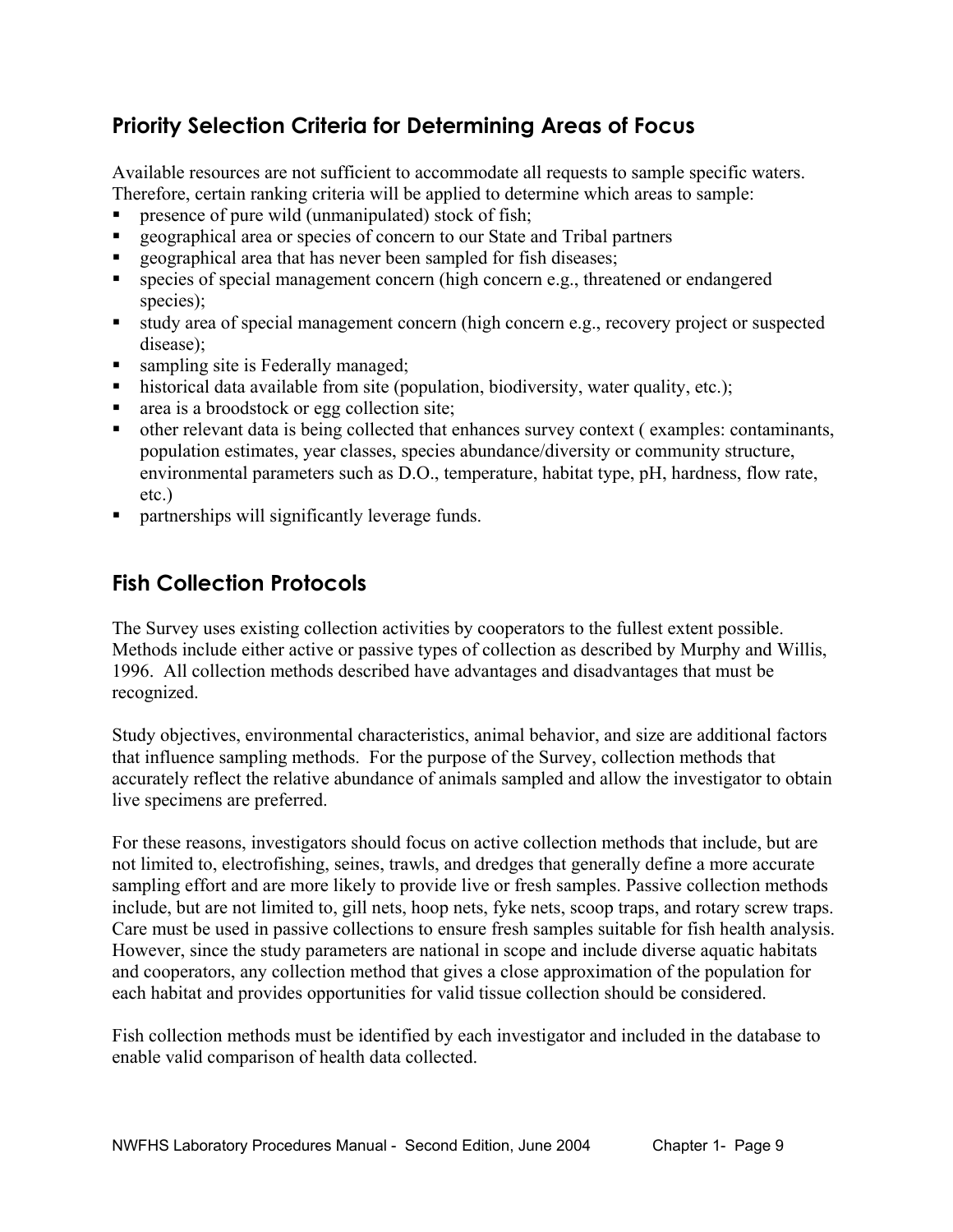Bibliography:

Murphy, Brian R., and Willis, David W., editors. 1996. Fisheries Techniques, 2nd edition. American Fisheries Society, Bethesda, Maryland.

# **Specimen Receiving and Custody Procedures**

#### **General**

Good sample documentation ensures proper identification and storage of samples, and proper tracking of the samples as they move through the diagnostic procedures in the fish health laboratory.

### **Procedures**

All submissions should comply with the following:

1. Each submission will be documented on a NWFHS SUBMISSION FORM and specimens will be collected in accordance with AFS-FHS Blue Book (2004). For tests specified that are currently not found in Blue Book, the collection and processing of samples will follow those outlined in this Manual.

2. Each Submission Form will be reviewed to verify that it contains all appropriate information to process the accession. For most routine submissions this information includes:

- Submitter (fish biologist, fish health specialist, other);
- Date of collection:
- Location of collection (GIS coordinates and common name);
- Capture procedure;
- Site description;
- Remarks;
- Number of samples submitted;
- Sample I.D. Numbers (i.e.  $1-15$  = samples numbered 1 through 15);
- Genus and species and/or common name of fish samples (age, size and sex if known);
- Specimen type (tissue);
- Media type (if submission is by culture or preserved histology sample);
- Number of samples for this group of fish; and
- Number of fish per sample (pooled samples).

3. The section labeled for *Lab Use Only* will be completed as laboratories receive the samples, therefore initiating the chain of custody tracking for each submission. Information entered will include:

- Date received:
- Coordinating Inspector/Pathologist;
- Case Number (if applicable); and
- Condition of samples
- **Remarks**

Receiving laboratory personnel will check and verify by signature all samples received. Further information on sample tracking and details of chain of custody procedures can be found in Chapter 3 -Sample Receipt and Laboratory Tracking.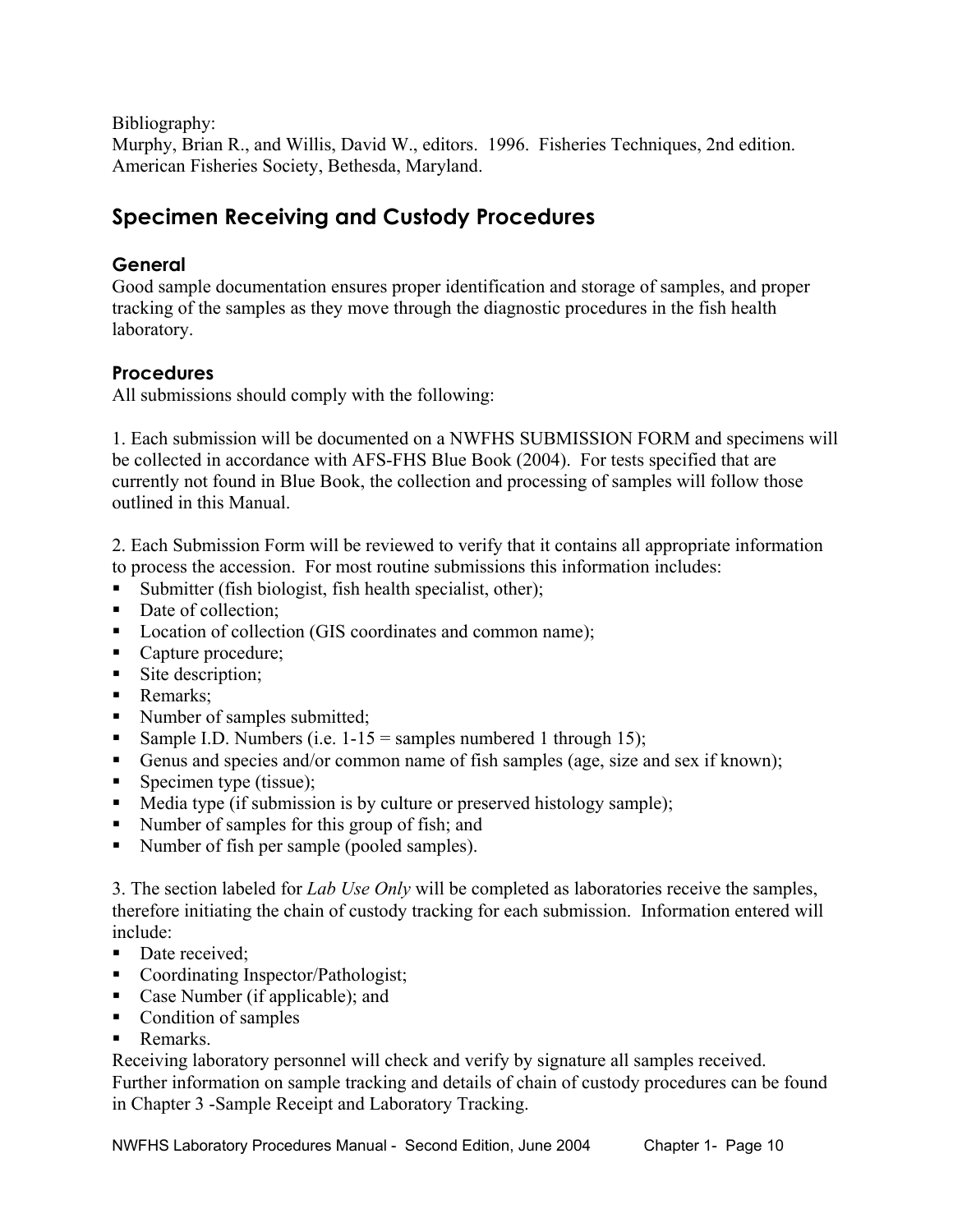# **Diagnostic Protocols**

#### **Viruses**

Procedures used for virology and cell culture techniques in this Manual largely follow those outlined in the AFS-FHS Blue Book (2004). Quality Assurance and Control measures for Virology are specifically addressed in cell culture propagation (Chapter 10) and in viral testing (Chapter 11). Specifically, cell lines are standardized among all Centers. Cell lines are tested annually for mycoplasma infections, and every three years for viral sensitivity.

### **Cell Culture Lines**

The following species sampled and applicable cell lines for preliminary viral testing are:

Salmonids and Herring: EPC and CHSE-214 Sturgeon: WSSK1 and CHSE-214 Ictalurids: BB and CHSE-214 Centrarchids: FHM and CHSE-214 Cyprinids: EPC and CHSE-214

All Fish Health Centers use reference cell lines from American Type Culture Collection (ATCC) that have been tested for viral sensitivity and mycoplasma infections. Cell lines are tested annually for mycoplasma infections, and every three years for viral sensitivity with the assistance of the Western Fisheries Research Center, USGS in Seattle, Washington. Each Center maintains these reference cell lines in liquid nitrogen, or ultra-low cryopreservation. Every three years, the existing cell lines are re-tested for viral sensitivity and the optimum cell lines are re-distributed to each Fish Health Center for virology testing performed under the Survey.

## **Corroborative Methods**

For target pathogens and Pathogens of Regional Interest (PRI), the following corroborative methods will be performed.

#### **Virus**

Identification by specific antibody tests: serum neutralization, immunoblot, or FAT. Polymerase Chain Reaction (PCR) will only be used for viruses with appropriately defined specific known and labeled nucleotide sequences, i.e. North American VHSV, IHNV, IPNV, OMV, ISAV, LMBV, SVCV, and WSHV. The finding of SVCV requires immediate notification to the USDA, Animal and Plant Health Inspection Service (APHIS). Suspect SVCV isolates should be submitted to APHIS laboratories for confirmation testing and repository (See Appendix 1.B for APHIS procedures regarding reportable diseases).

#### **Bacteria**

The procedures described here largely follow those outlined AFS-FHS Blue Book with the following additional methodologies: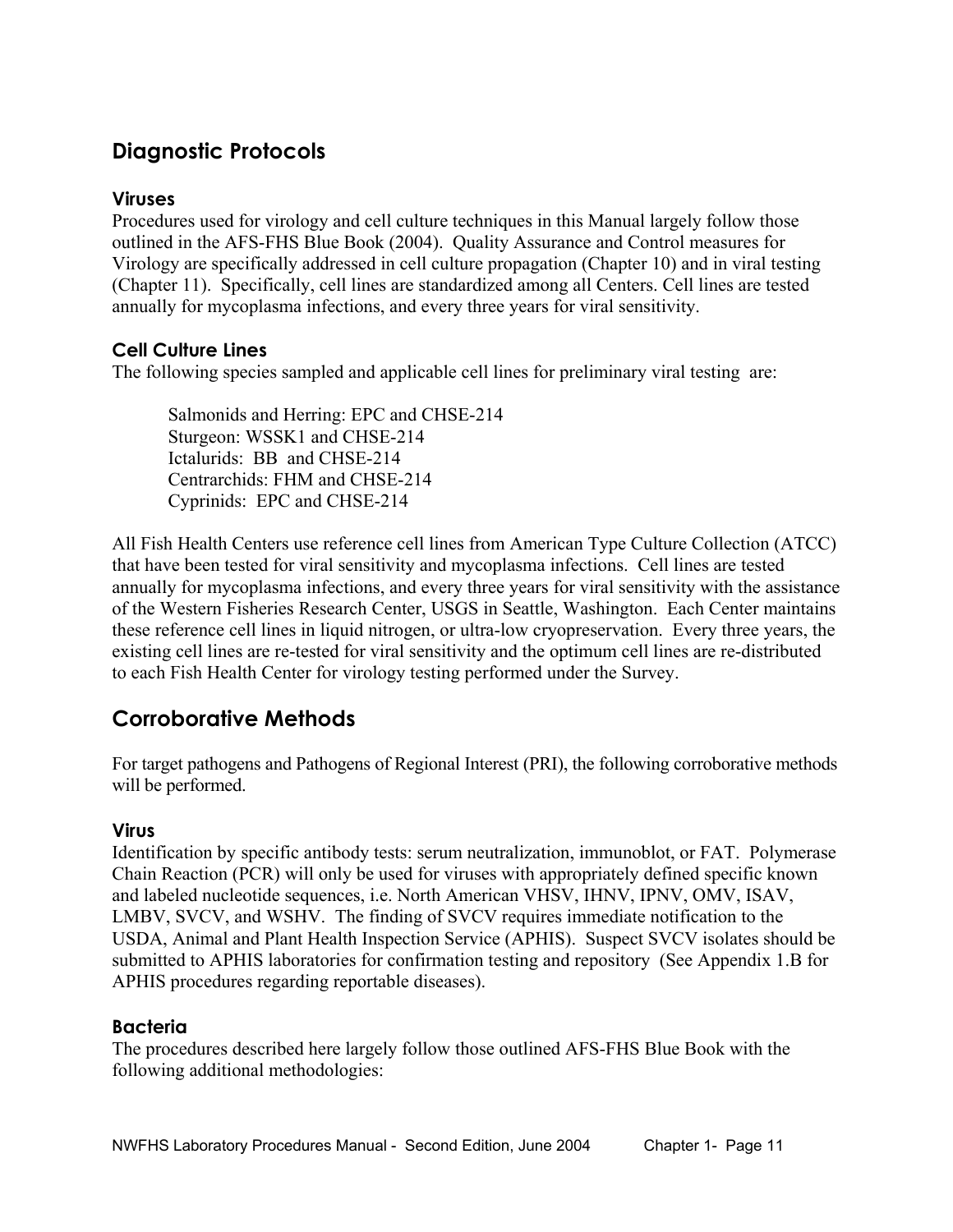*Renibacterium salmoninarum* (Bacterial Kidney Disease) Sample: Kidney Preliminary methods: ELISA Corroborative testing: Nested PCR with specific primers

*Aeromonas salmonicida* (Furunculosis) Sample: Kidney and/or spleen Preliminary methods: Isolation on BHIA and biochemical assays suggested for identification of *Aeromonas salmonicida*. Corroborative testing: Specific antibody tests (DFAT, agglutination)

*Yersinia ruckeri: type I and type II* (Enteric Redmouth) Sample: Kidney, spleen Preliminary methods: Isolation on BHIA and biochemical assays suggested for identification of *Yersinia ruckeri*. Corroborative testing: Specific antibody tests (DFAT, agglutination)

*Edwardsiella ictaluri* (Enteric Septicemia) Preliminary methods: Isolation on BHIA and biochemical assays suggested for identification of *Edwardsiella ictaluri.* Corroborative testing: Specific antibody tests (DFAT, agglutination)

*Citrobacter freundii*  Sample: Kidney, Spleen Preliminary methods: Isolation on BHIA and identification of colony and cell morphology consistent with *Citrobacter freundii*. Corroborative diagnosis: Specific antibody tests (agglutination test, DFAT)

*Edwardsiella tarda*  Sample: Kidney, Spleen Preliminary methods: Isolation on BHIA and identification of colony and cell morphology consistent with *Edwardsiella tarda.* Corroborative diagnosis: Specific antibody tests (agglutination test, DFAT)

*Flavobacterium columnare* (Columnaris Disease) Sample: Kidney, Spleen Preliminary methods: Isolation on TYES and identification of colony and cell morphology consistent with *Flavobacterium columnare*. Corroborative diagnosis: Specific antibody tests (agglutination test, DFAT), or PCR.

*Flavobacterium psychrophilum* (Coldwater Disease) Sample: Kidney, Spleen Preliminary methods: Isolation on TYES and identification of colony and cellular morphology consistent with *Flavobacterium psychrophilum*  Corroborative testing: Specific antibody tests (DFAT, agglutination test), or PCR.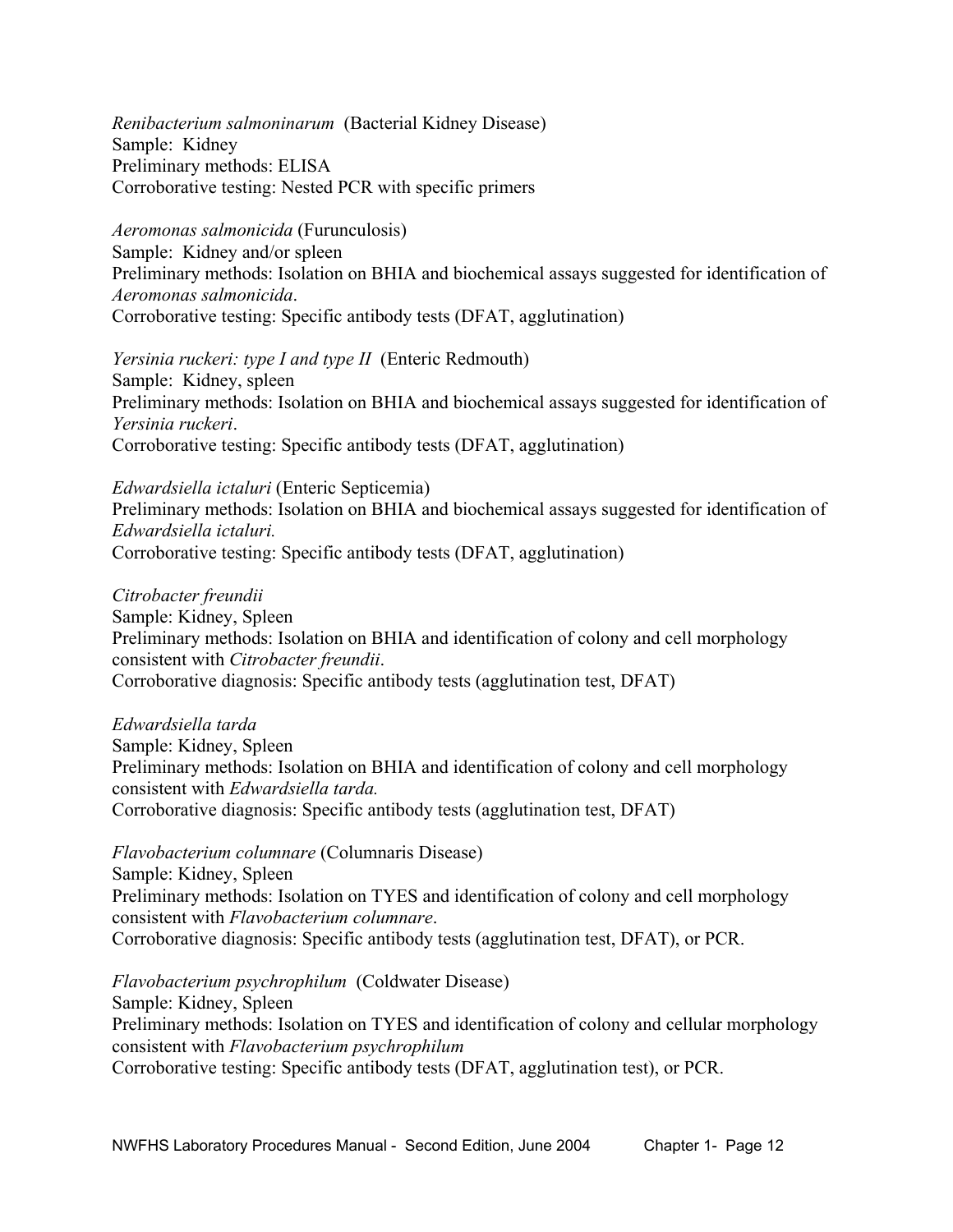#### **Parasites**

*Myxobolus cerebralis* (Whirling Disease)

Sample: Half head or cartilage plug for preliminary detection method, and remaining half head for archiving for corroborative testing by PCR or histology.

Preliminary methods: Pepsin-Trypsin Digest (PTD) method with observation of typical spores Corroborative diagnosis: PCR of halved head or cartilage plug, or presumptive spores detected by digest method, with nested primers. Histological sections showing spores in cranial cartilage can also be used for corroboration.

*Bothriocephalus acheilognathi* (Asian Tapeworm)

Sample: Intestine Preliminary methods: Microscopic examination of morphology, intestinal squash for visualization. Corroborative diagnosis: Morphological criteria for Asian tapeworm.

*Ceratomyxa shasta*

Sample: Posterior intestine

Preliminary methods: Wet mount observation of multicellular myxosporean trophozoites. Corroborative diagnosis: PCR with specific primers or histological sections.

### **Quality Assurance and Quality Control**

Many aspects of Quality Assurance/ Quality Control are addressed in the specific sections of this Manual for laboratory techniques such as ELISA, PCR, Tissue Culture, and Virology. For a full review of the USFWS Quality Assurance / Quality Control program please refer to the Quality Assurance/Quality Control Procedures Manual, Volume 5, of the USFWS Handbook.

### **Cost Accounting**

The cost estimate for a 1- 5 fish pool for bacterial, viral, and parasitic determinations is approximately \$35.00 per sample. This does not include histology. A complete pathogen screening including histology is approximately \$54.00 per fish.

Allowable cost categories for planning and budgeting include:

- Capital Equipment Costs *outlay for capitol equipment such as PCR and ELISA*;
- Diagnostic tests (75% of annual funding each year )  *Supplies and labor for all laboratory work*;
- Technical Assistance *Labor for providing advise and support to cooperators, WFS conferences, meetings, and stakeholder outreach*;
- Field Sampling Costs *Labor and supplies outside laboratory costs;*
- Data verification/data entry costs *Data checking and input into the Database*;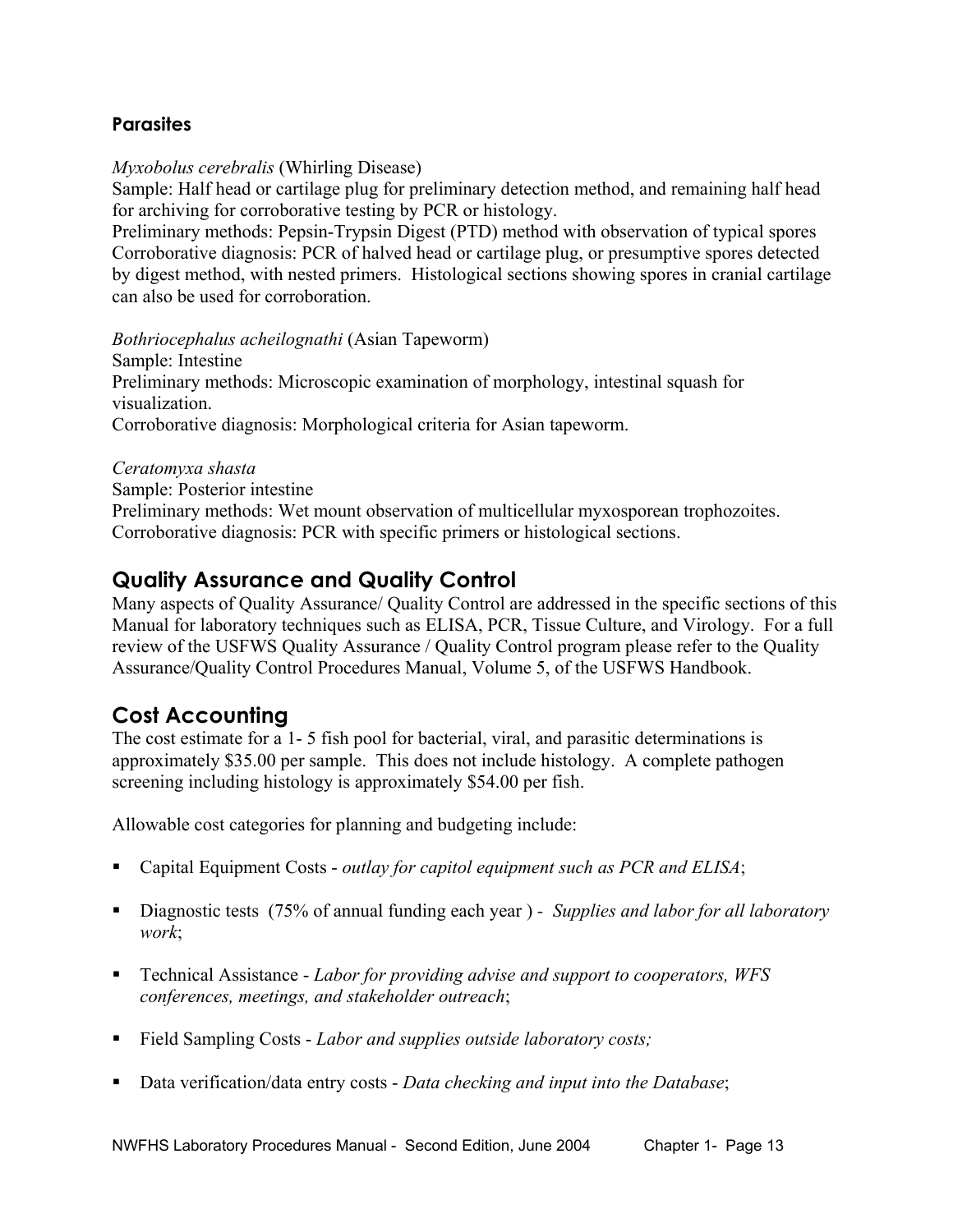■ Travel expenses *- Airfare, common carrier, and items on travel voucher (hotel, per diem, etc.) - not to include labor*

Fish Health Centers provide annual reports to the Regional Office and Director for use in budget development and execution. Expenditures are reported in each of the five categories above.

### **Data Verification and Information Transfer Protocols**

- Lab and field data generated and/or documented by the Fish Health Centers is "verified" prior to entry into the National Wild Fish Health Survey Database (Database).
- Verifier authorization will be given to the Director for each Fish Health Center. Additionally, the Director can also delegate immediate support staff to verify information on their behalf.
- Authorized verifiers must be familiar with the requirements of the Database and ensure that the quality of the data meets standards for:
	- o Field Sampling
	- o Chain of Custody
	- o Diagnostic Tests
	- o Database Fields
	- o Information Transfer
- Formal training has been provided to all Fish Health Centers as well as continuing education via Internet communication and periodic updates of the Database data-entry program.
	- Authorized verifiers will sign with their Verifier ID  $#$  (or name).
- Field samples identified/confirmed to be positive for a certain pathogen (determined to be important for species/pathogen management) will be identified by the Fish Health Center. Prior notification of these results will be given to the provider, and responsible resource management agency for the sample.
- Data entry is limited to target pathogens and PRIs. The addition of new pathogens to the Database requires approval of all Center Directors as described in Chapter 15 – Procedure for Revision. Additional fish species are allowed to be entered in the Database as these species are encountered and tested in the Survey.
- Washington Office Liaison for Fish Health Centers and the Regional Fisheries ARD will also be notified of the finding. Test result data regarding such a sample will not be entered into the Database for up to fifteen (15) days from the date of the verification. The specific resource management agency that might be affected by the finding may approve an earlier data entry than 15 days.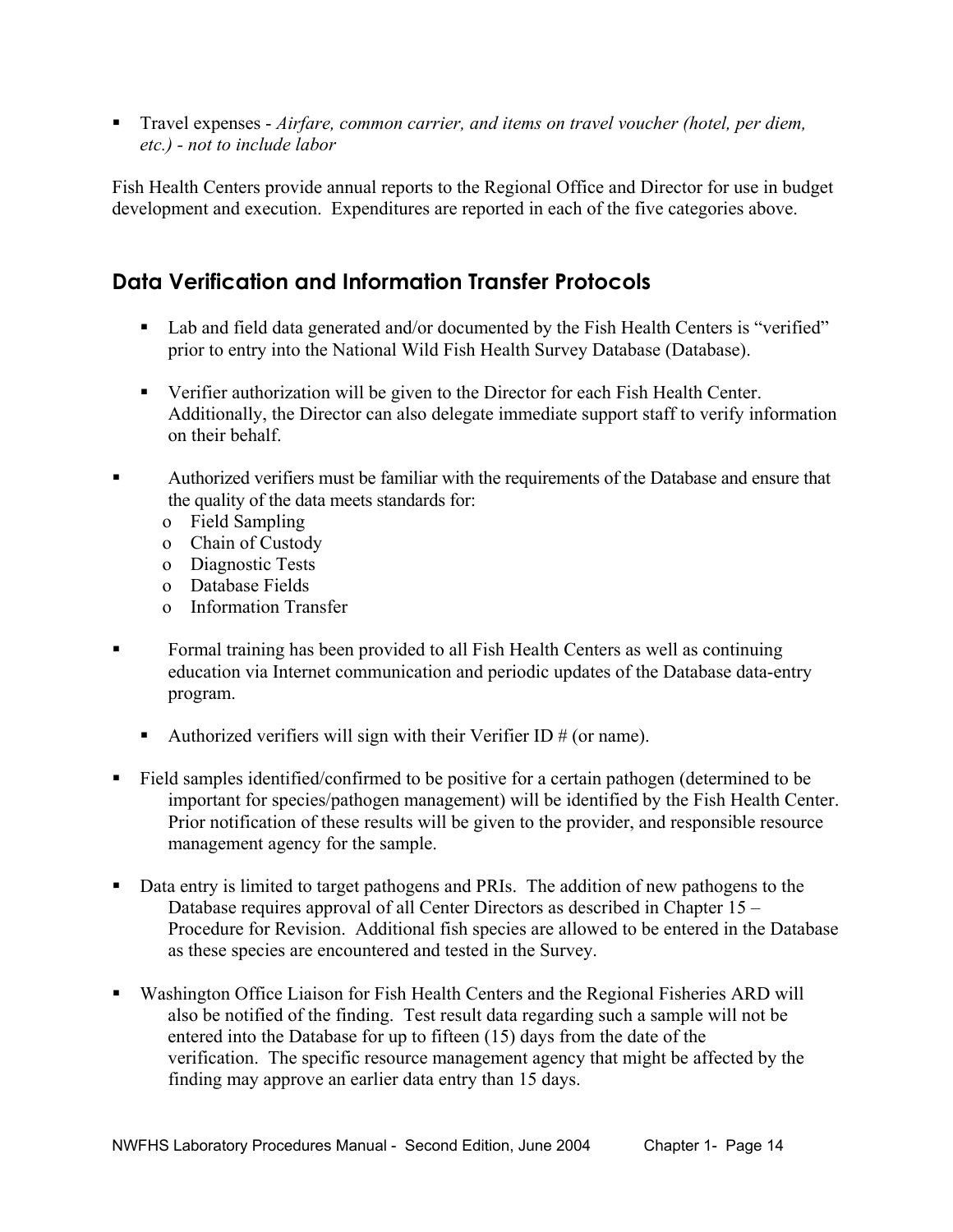The Database will be accessible to all Internet users in a read-only format.

### **National Wild Fish Health Survey Database**

#### **Concept**

The Database is Internet - World Wide Web accessible with a graphical interface, and includes spatial (geographical) data. The system has proper security measures for authorized personnel to upload data and edit as necessary as well as protect the integrity of the data. All edit and query capabilities are in real time for those with authorization. Edit and upload capabilities for each authorized user is limited to their particular area or Region of jurisdiction. For public viewing on the Internet, data is in read-only format with download capabilities in ASCII text and GIS to allow for use by other databases.

#### **Data**

Data fields consist of location, date, species of fish sampled, size range, collection method, numbers of samples, diagnostic tests performed, pathogens found, environmental parameters (when available during sample collection), and testing facility. The Database has the ability to accept and integrate additional fields as necessary.

#### **Queries**

Data can be queried for certain specific parameters and by any logical field parameter that authorized user access allows. Public query variables can include geographical area, species of fish, pathogen, and date. Queries include summary information by field.

#### **Display**

Basic display of the Database includes a Home Page screen with explanation and links to view the data, download the data and run specific or user defined queries. Geographical displays show points or areas of data collections and related information.

#### **Reports**

The Database is able to provide reports in text format and GIS format as desired by users of the data. Database administrators provide reports of access logs, on-line use, and system status.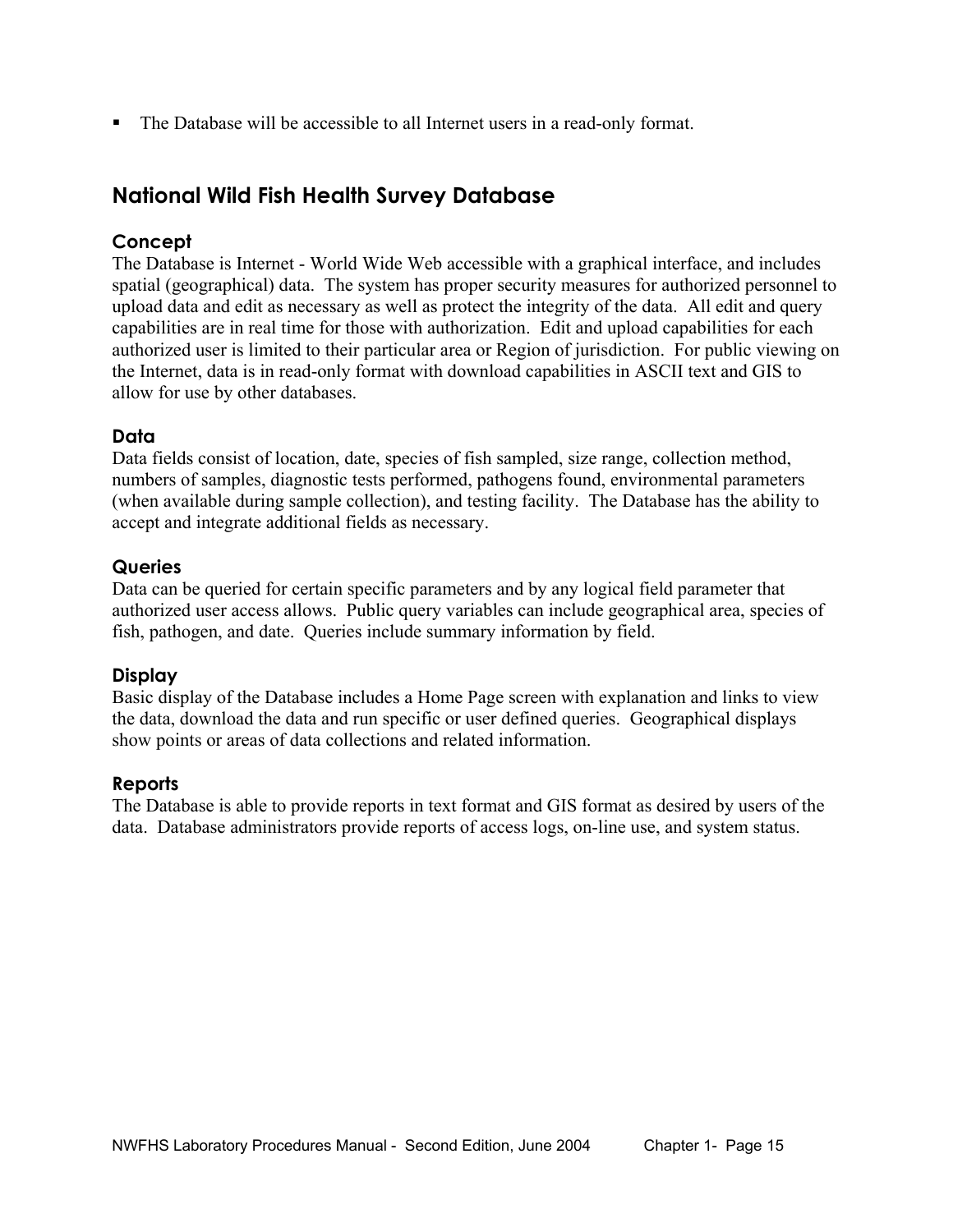#### **Who Benefits from a National Wild Fish Health Survey?**

We all benefit from a National Wild Fish Health Survey. Most especially, those of us who want to preserve and protect our valuable wild and native stocks, those of us who enjoy recreational fishing opportunities, and fishery managers that need sound biological information to better manage our Nation's resources. Specific benefits include:

- Fishery Managers (State, Federal and Tribal) Fishery managers are faced with the dual mission of protecting wild stocks of fish and providing fish for recreational opportunities. Knowledge gained in the Survey and accessed through a National Fish Health Data Base will provide mangers critical information for meeting their challenge. Knowledge of distribution of parasites and disease will allow managers to make sound decisions about control and containment strategies for areas or species that may already harbor a pathogen as well as identify areas or species where pathogens or parasites have not been detected and which may warrant special protection.
- Anglers Over 50 million Americans engage in angling. Anglers will benefit from information gained from the Survey because managers will have additional tools and information available to better manage for recreational fishing opportunities, both for wild stocks and for those managed through enhancement with cultured fish.
- American economy Throughout our country, income gained from tourist and trade associated with angling is an important part of the economy. Recreational fishing provides over 1.3 million jobs nationwide and generates over 70 billion dollars in total economic output. Information provided through the Survey will provide additional measures to safeguard these precious resources ensuring the continued economic benefits from angling.
- Aquaculture industry Information about the distribution of pathogens in wild stocks will help the aquaculture industry by strengthening the biological basis for laws and regulations that govern the transport and sale of aquaculture products. Information from the Survey may show that in some places, regulations limiting or prohibiting movement of hatchery fish for commercial purposes can be relaxed for certain pathogens without jeopardizing wild stocks.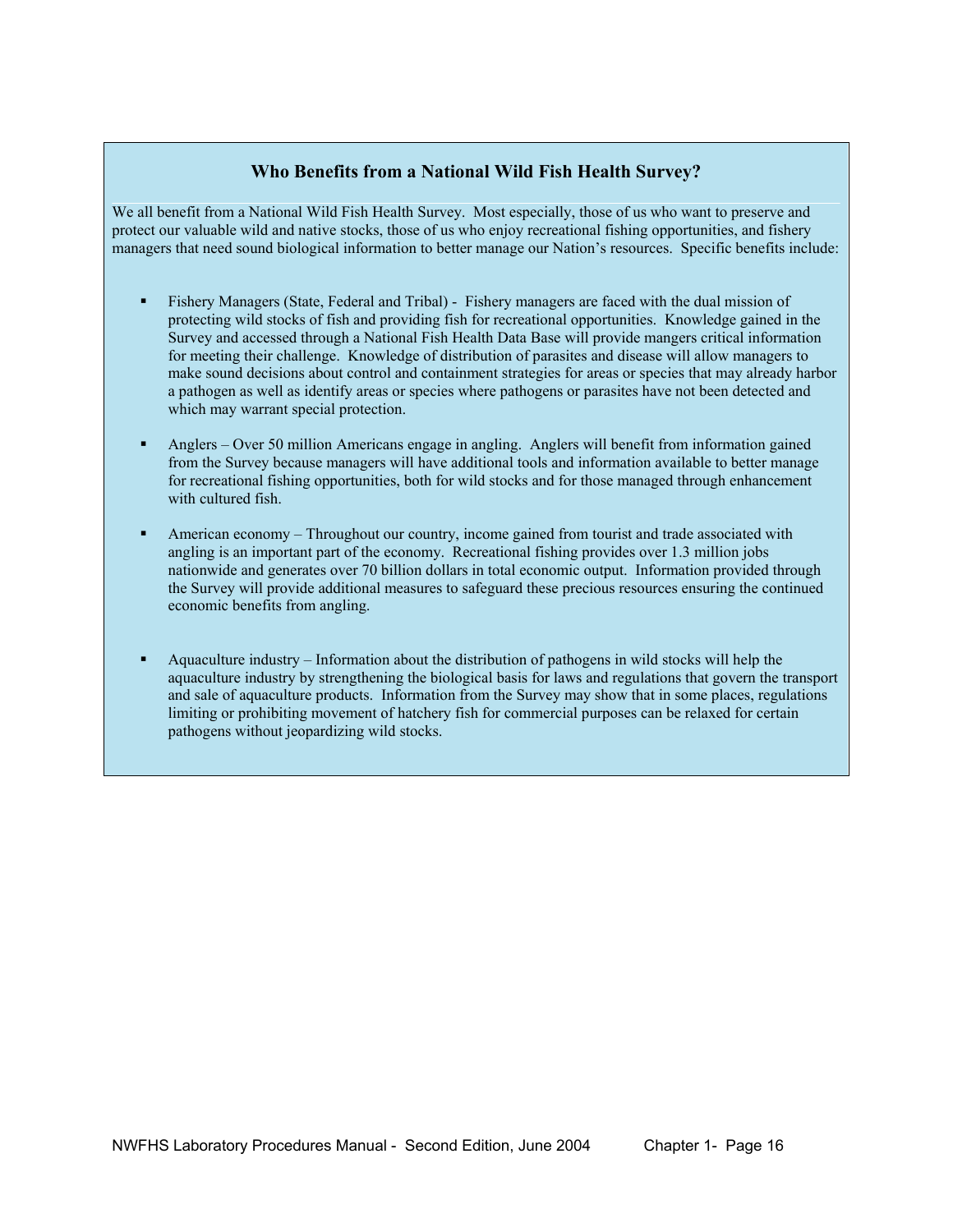

## **U.S. Fish and Wildlife Service Fish Health Centers**

- **1 California-Nevada Fish Health Center**
- 
- **3 Lower Columbia Fish Health Center 8 Lamar Fish Health Center**
- 
- **5 Pinetop Fish Health Center 10 Washington Office,**
- **6 LaCrosse Fish Health Center**
- **2 Idaho Fish Health Center 7 Warm Springs Fish Health Center** 
	-
- **4 Olympia Fish Health Center 9 Bozeman Fish Health Center** 
	- **U.S. Fish and Wildlife Service**

**See Chapter 2 – Sample Collection and Submission, Appendix A for a full listing of Fish Health Center contacts and shipping addresses.**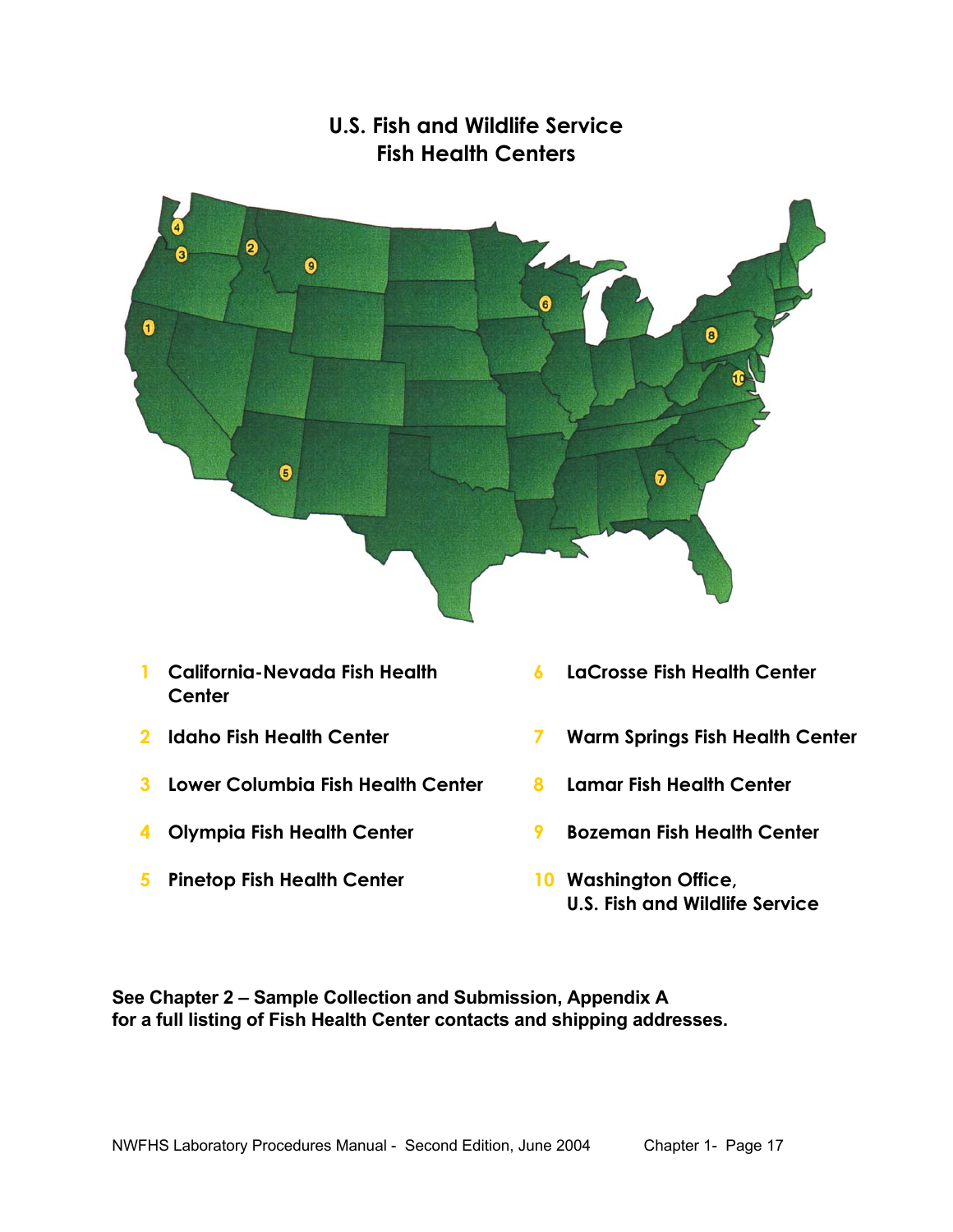## **Appendix 1.A – Glossary of Terms and Abbreviations**

*Aeromonas salmonicida* – bacterial agent responsible for causing furunculosis.

**Agglutination** – a reaction in which particles (e.g. bacteria) suspended in a liquid collect into clumps in a response to the addition of a serologic antibody.

**BB** – cell culture of brown bullhead cells.

**BHIA** – brain-heart infusion agar.

**BKD** – Bacterial Kidney Disease, caused by the bacteria *Renibacterium salmoninarum*

*Bothriocephalus acheilognathi* – Asian tapeworm parasite.

**Cell culture & virus isolation** – specimens are inoculated onto appropriate cell culture lines, the cultures are incubated, virus-specific cytopathic effect (CPE) is observed, and viruses are identified.

**Centers** – collectively**,** the nine U.S. Fish and Wildlife Service Fish Health Centers located throughout the country.

*Ceratomyxa shasta* – parasite responsible for causing ceratomyxosis disease in salmonids.

**CFR** – Code of Federal Regulations

**Chain of Custody –** documentation of sample identification, tracking, and disposition during laboratory testing.

**CHSE-214** – cell culture of Chinook salmon embryo cells.

*Citrobacter freundii –* an opportunistic bacterium causing general septicemia.

**CNS** – central nervous system

**Database –** National Wild Fish Health Survey Database.

 $d - H_2O$  – distilled water

**DO** – dissolved oxygen, the amount of elemental oxygen, O<sub>2</sub>, in solution under existing atmospheric pressure and temperature.

*Edwardsiella ictaluri* – bacterial agent responsible for causing enteric septicemia of catfish.

*Edwardsiella tarda* – bacterial agent responsible for causing enteric septicemia of catfish.

**ELISA** – enzyme-linked immunosorbent assay.

**EPC** – cell culture of *Epithelioma papillosum cyprini* cells.

**Exophthalmia** – Abnormal protrusion of the eyeball from the orbit.

**FAT** – fluorescent antibody test (and DFAT, direct fluorescent antibody test), where a type specific label is applied to a sample and examined with a fluorescent light microscope.

**FHM** – cell culture of fat head minnow cells.

*Flavobacterium columnare* – bacterial agent responsible for columnaris disease.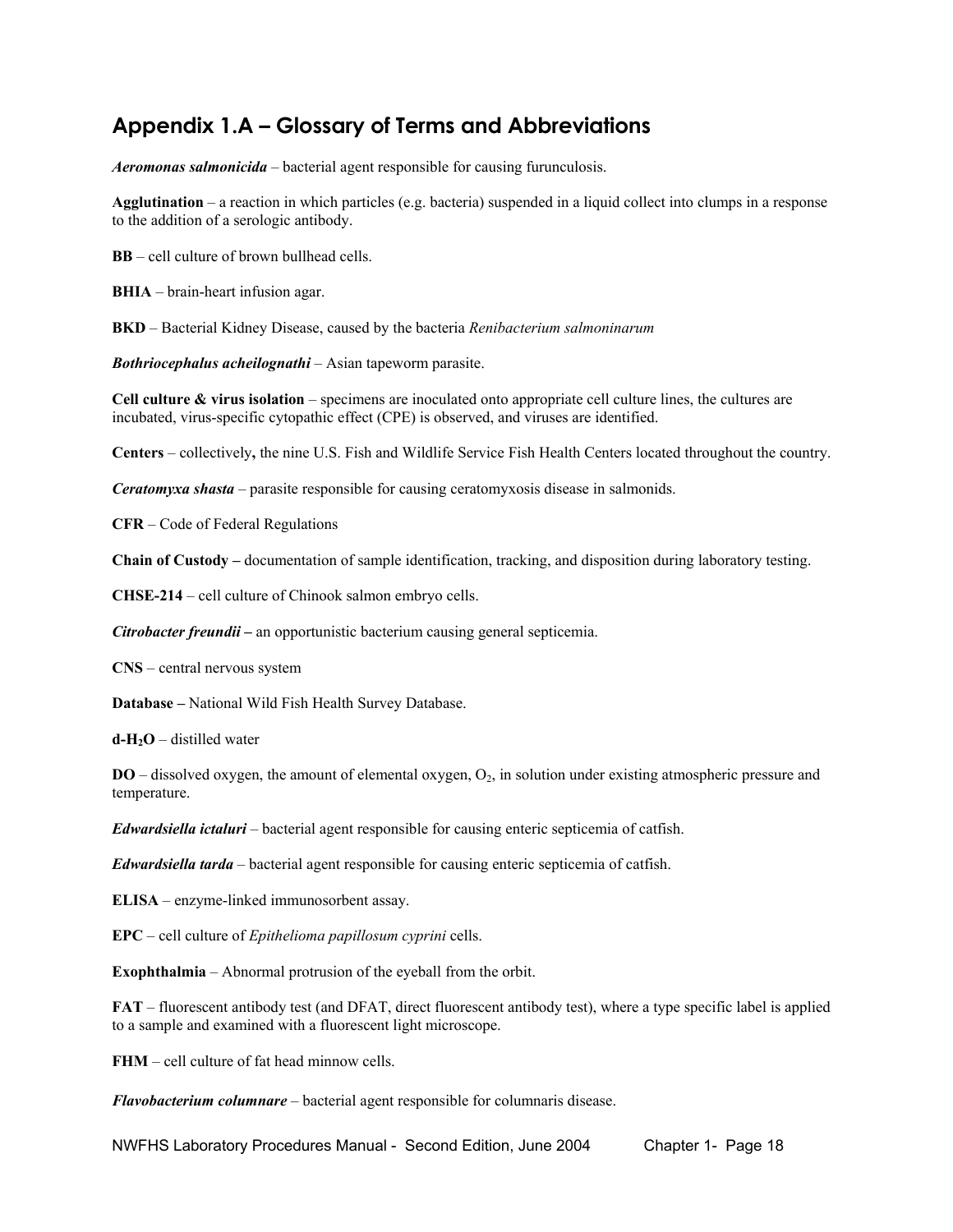*Flavobacterium psychrophilum* – bacterial agent responsible for coldwater disease.

**GIS –** Geographical Information System, location coordinates based on longitude and latitude.

**Hardness** – a measure of cations such as calcium and magnesium in water; usually expressed as parts per million equivalents of calcium carbonate. Refers to the calcium and magnesium ion concentration in water on a scale of very soft  $(0-20 \text{ ppm } \text{CaCO}_3)$ , soft  $(20-50 \text{ ppm})$ , hard  $(50-500 \text{ ppm})$ , and very hard  $(500+\text{ ppm})$ .

**IHNV** – Infectious Hematopoietic Necrosis Virus.

**Immunoblot** – a lab test in which a small portion (blot) is tested against a labeled antibody.

**IPNV**- Infectious Pancreatic Necrosis Virus.

**ISA –** Infectious Salmon Anemia virus.

**K/S –** Kidney-Spleen (sample tissue type)

**LMBV –** Largemouth Bass Virus.

*Myxobolus cerebralis* – parasite responsible for causing Whirling Disease in salmonids.

**OF –** Ovarian Fluid (sample tissue type)

**OMV** – *Oncorhynchus masou* Virus.

**PBS** – Phosphate Buffered Saline

**pH –** an expression of the acid-base relationship, where the value of 7.0 expresses neutral solutions; values decreasing below 7.0 represent increasing acidity; and those increasing above 7.0 represent increasingly basic solutions.

**PKD** – Proliferative Kidney Disease

**PRI** – pathogen of regional importance.

**PCR** – polymerase chain reaction; a test that amplifies small quantities of pathogen-specific sequences of DNA, preformed with one or two ("nested") sets.

**PTD** – pepsin trypsin digest, a laboratory assay utilizing digestive enzymes to dissolve head cartilage, allowing the release and visualization of *Myxobolus cerebralis* spores.

*Renibacterium salmoninarum* – bacterial agent responsible for bacterial kidney disease.

**Serum neutralization** – a confirmation test for virology based on serology. Dilution series of viral suspensions grown in tissue cell culture are combined with specific neutralizing antibodies to test specificity and allow identification of the viral agent.

**Service** – U.S. Fish and Wildlife Service.

**SVCV –** Spring Viremia of Carp Virus.

**Survey** – National Wild Fish Health Survey (or NWFHS).

**TYES** – Tryptone Yeast Extract Salts – a low nutrient agar or broth for growth of certain types of bacteria.

NWFHS Laboratory Procedures Manual - Second Edition, June 2004 Chapter 1- Page 19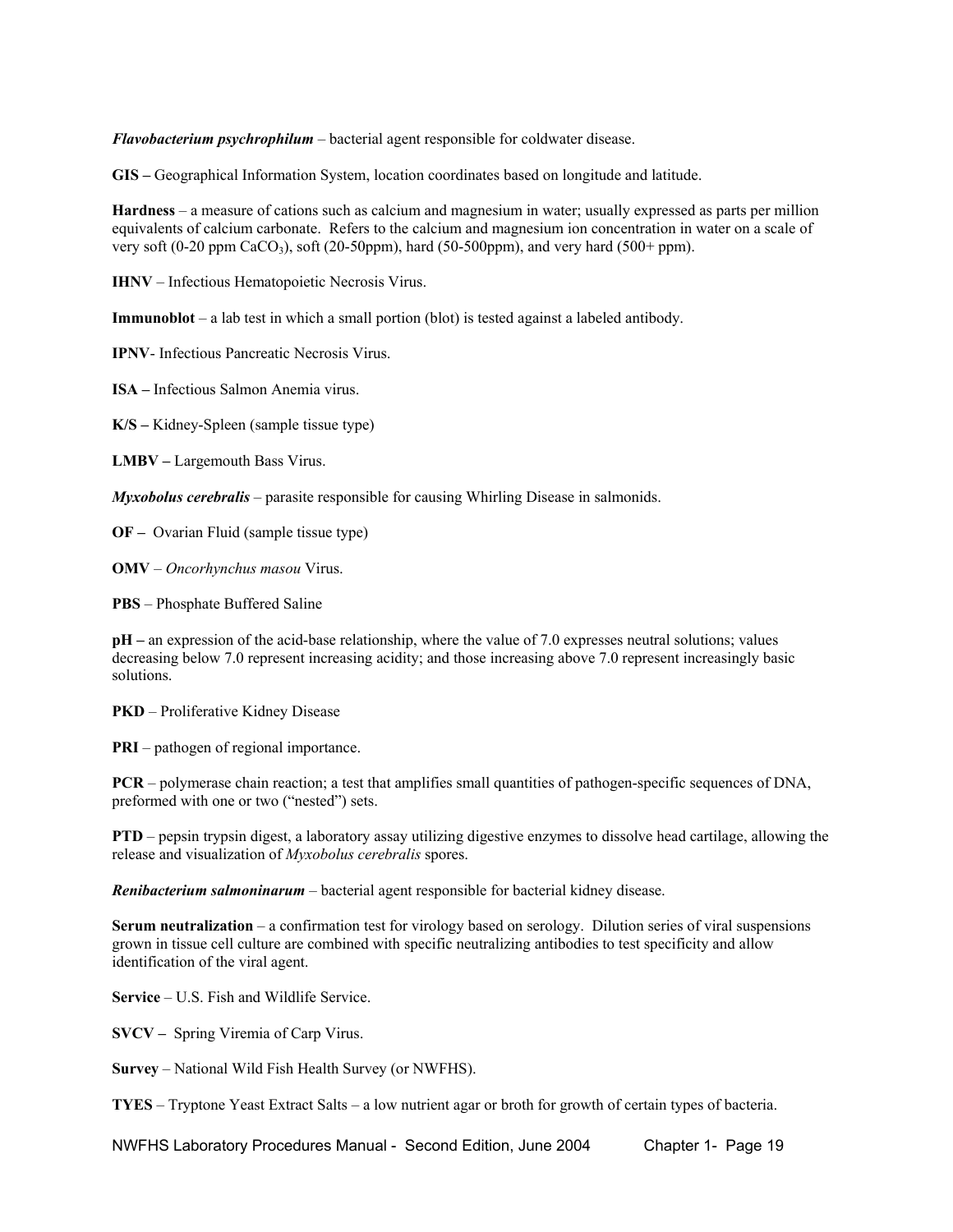**USGS** – United State Geological Survey.

**VHSV-** Viral Hemorrhagic Septicemia Virus

**WF –** Whole fish (sample tissue type)

**WV –** Whole Viscera (sample tissue type)

**WSHV2** – White Sturgeon Herpesvirus 2.

**WSIV** – White Sturgeon Iridovirus.

*Yersinia ruckeri* – bacterial agent responsible for causing enteric redmouth disease.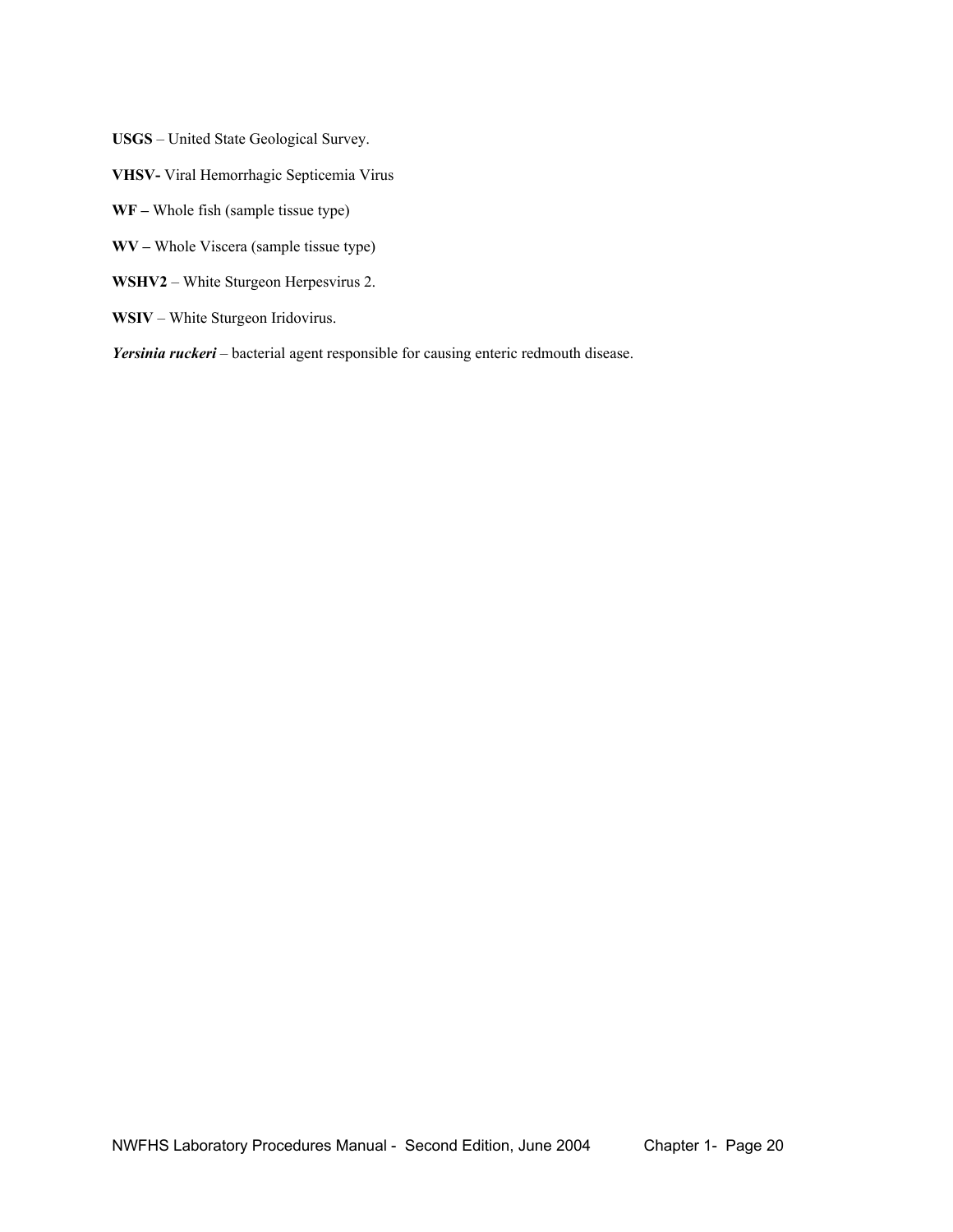# **Appendix 1.B APHIS Memorandum No.567.6 regarding OIE Notifiable Diseases**

*DISCLAIMER: The procedures outlined in the USDA Animal and Plant Health Inspection Service (APHIS) Veterinary Services Memorandum No.567.6 (August 2002) are provided at the time of this publication as general information only. It is the responsibility of any user of this Manual to check directly with APHIS and/or OIE for current procedures for notifiable fish pathogens.* 

*NOTE: The list of OIE Reference Laboratories is updated by the International Committee of the OIE each year, and the revised list is published in each May issue of the OIE Bulletin. This information can be found on the OIE Web site at http://www.oie.int/eng/OIE/organisation/en\_LR.htm*

 $\mathcal{L}_\mathcal{L} = \mathcal{L}_\mathcal{L}$ 

#### **Veterinary Services Memorandum No.567.6**

**August 27, 2002** 

#### I. PURPOSE

This memorandum describes the procedures for reporting OIE notifiable diseases.

#### II. BACKGROUND

As a member country of the OIE and in accordance with the International Aquatic Animal Health Code, the United States is obligated to report aquatic diseases that are on the list of OIE notifiable diseases. The Animal and Plant Health Inspection Service (APHIS), Veterinary Services (VS), is the official contact point for reporting the OIE on notifiable animal diseases in the United States. Therefore APHIS-VS is required to report the following:

- A. All new detections of notifiable diseases in fish, crustaceans, and mollusks;
- B. The measures taken to prevent the spread of diseases; and
- C. The movement restrictions and/or quarantine measures that are placed on the affected premises.

#### III. TO WHOM TO REPORT

To comply with our reporting obligations, we request that all diagnostic laboratories that identify or detect and of the OIE notifiable aquatic diseases listed below report them to the Federal Area Veterinary in Charge (AVIC) in their State. The AVIC should forward this information to all of the following:

- A. Chief Staff Veterinarian, Emergency Programs;
- B. Assistant Director, Sanitary International Standards Team; and
- C. National Aquaculture Program Coordinator.

After evaluating the information, APHIS-VS will send a report to the OIE informing them of the detection.

#### IV. LIST OF NOTIFIABLE DISEASES

The following aquatic diseases are notifiable to the OIE:

- A. Diseases of Fish
	- 1. Epizootic hematopoietic necrosis
	- 2. Infectious hematopoietic necrosis
	- 3. Oncorhynchus masou virus ( salmonid herpes virus type 2)
	- 4. Spring viremia of carp virus